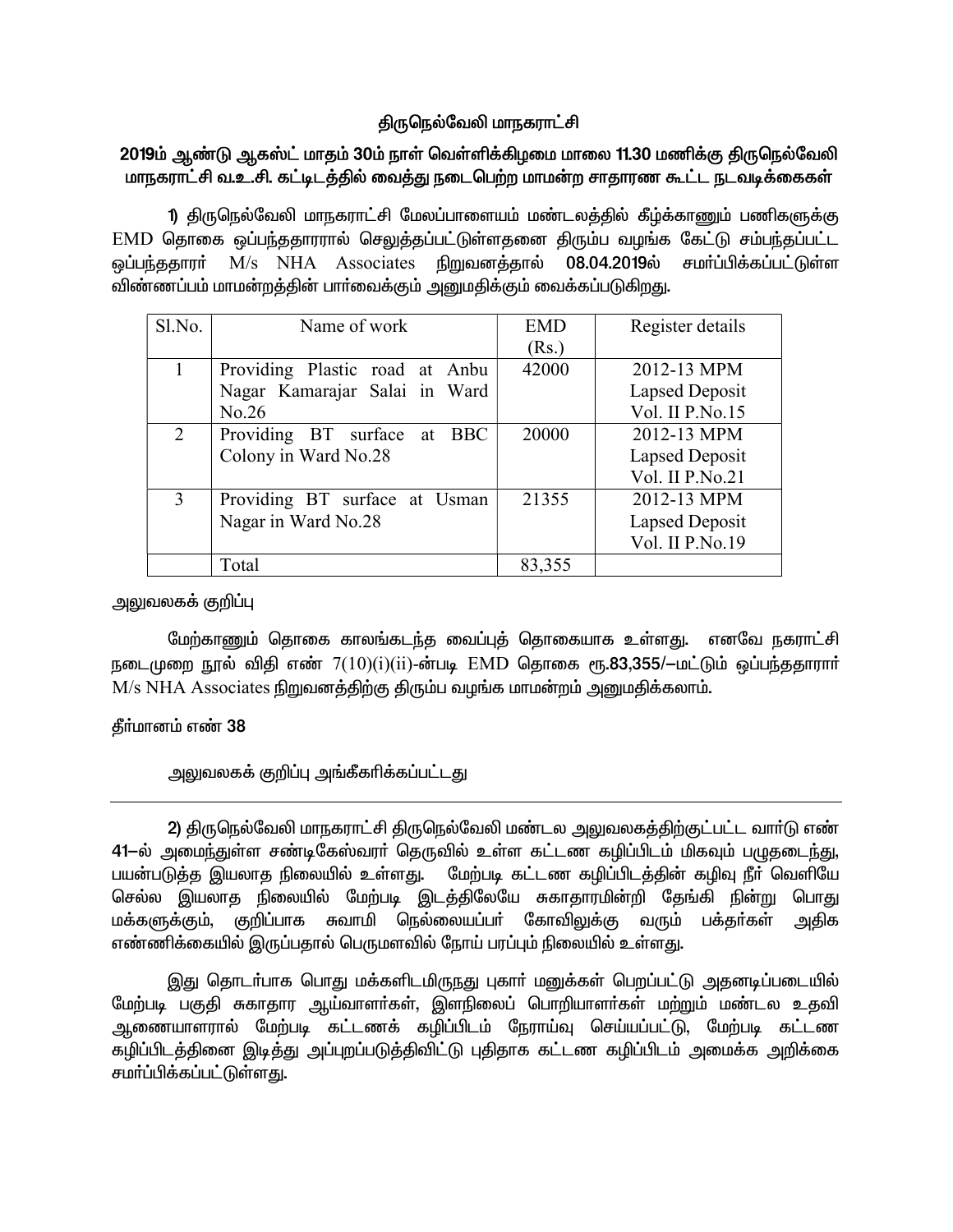திருநெல்வேலி அருள்மிகு சுவாமி நெல்லையப்பர் கோயில் தேரோட்டத்தின் போது மாநகராட்சி ஆணையாளா் அவா்களால் கட்டண கழிப்பிடத்தினை நேராய்வு செய்த போதும், மேற்படி கட்டணக் கழிப்பிடத்தின் கட்டிடம் மிகவும் பழுதடைந்தும், கழிவுநீர் செல்வதுமின்றி தேங்கி நிலையில் மக்களுக்கு ரோய் பரவும் சுகாகாரமின்றி நின்றும். பொகு உள்ளகனை கருத்திற்கொண்டும், அதனை அப்புறப்படுத்திவிட்டு புதிதாக கழிப்பிடம் கட்ட உரிய மதிப்பீடுகள் தயார் செய்யவும் அறிவுரை வழங்கப்பட்டுள்ளது.

மேலும் மேற்கண்ட கட்டண கழிப்பிடமானது 13.09.2016—ஆம் தேதி முதல் மூன்றாண்டு காலத்திறகு ஏலம் விடப்பட்டு, ஏல உரிமம் காலம் 12.09.2019ஆம் தேதியுடன் முடிவடைகின்றது. .<br>மேற்படி கட்டணக் கழிப்பிடத்தின் கட்டிடம் பொது மக்கள் பயன்படுத்த இயலாத நிலையில் உள்ளதனை கருத்திற் கொண்டு, மேற்படி கட்டணக் கழிப்பிடத்தினை 12.09.2019 முடிய உரிம காலம் முடிவடையும் வரையிலும் உரிமதாரருக்கு உரிமம் அனுபவிக்கவும், 13.09.2019 முதல் புதிய கட்டணக் கழிப்பிடம் கட்டி பயன்பாட்டிற்கு வரும் வரை இவ்வினத்தை ஏலம்/ஒப்பந்தப்புள்ளி கோருவதிலிருந்து தற்காலிகமாக நிறுத்தி வைக்கவும். மேற்கண்ட கட்டண கழிப்பிடத்தினை இடித்து அப்புறப்படுத்திய பின் புதியதாக கட்டண கழிப்பிடம் கட்டுவது குறித்தும் மாமன்றத்தின் பார்வைக்கும் அனுமதிக்கும் வைக்கப்படுகின்றது.

#### அலுவலகக் குறிப்பு

சண்டிகேஸ்வரா் கட்டண கழிப்பிடமானது 13.09.2016ஆம் தேதி முதல் மூன்றாண்டு காலத்திற்கு உரிமம் விடப்பட்டு வரும் 12.09.2019ஆம் தேதியுடன் மூன்றாண்டு காலம் முடிவடைகிறது. எனவே மேற்கண்ட கட்டண கழிப்பிடத்திற்கு வரும் 13.09.2019ஆம் தேதி முதல் 12.09.2022 ஆம் தேதி முடிய 3 ஆண்டு காலத்திற்கு ஏலமிடப்பட வேண்டும். மேற்படி கட்டணக் கழிப்பிடக்கின் கட்டிடம் பொது மக்கள் பயன்படுக்க இயலாகு நிலையில் உள்ளகை கருத்திற்கொண்டு, மேற்படி கட்டணக் கழிப்பிடத்தினை 12.09.2019 முடிய உரிம காலம் முடிவடையும் வரையிலும் உரிமதாரருக்கு உரிமம் அனுபவிக்கவும், 13.09.2019 முதல் புதிய கட்டணக் கழிப்பிடம் கட்டி பயன்பாட்டிற்கு வரும் வரை இவ்வினத்தை ஏலம்/ ஒப்பந்தப்புள்ளி கோருவதிலிருந்து தற்காலிகமாக நிறுத்தி வைக்கவும், மேற்கண்ட கட்டண கழிப்பிடத்தினை இடித்து அப்புறப்படுத்தி புதியதாக கட்டண கழிப்பிடம் கட்டுவதற்கும் மாமன்றம் அனுமதி வழங்கலாம்.

தீர்மானம் எண் 39

அலுவலகக் குறிப்பு அங்கீகரிக்கப்பட்டது

<u>(ந</u>.க.எண் அ1/1659/2019)

3) திருநெல்வேலி மாநகராட்சி நலச்சங்கங்கள் மூலம் துப்புரவு பணிகள் குடியிருப்போர் நலச்சங்கம் மூலம் 10 ஆண்டுகளாக ஒப்பந்த அடிப்படையில் நலச்சங்கங்களின் மேற்பாா்வையில் துப்புரவு பணிகள் மேற்கொள்ளப்பட்டு வந்தது. மேற்படி நலச்சங்கங்கள் ரத்து செய்யப்பட்டு 01.01.2018 முதல் மாநகராட்சி துப்புரவு பணிகள் மூலம் மாநகராட்சி மூலம் நடைபெற உத்திரவிடப்பட்டது. சுகாதார அலுவலா்கள் மற்றும் சுகாதார ஆய்வாளா்கள் தேவைப்பட்டியலின்படி துப்புரவு பணியாளா்களின பற்றாக்குறையை கருத்தில் கொண்டு சுயஉதவிக்குழு துப்புரவு பணியாளர்களின மேற்கண்ட பகுதிகளில் துப்புரவு பணிகளை மேற்கொள்ளுமாறு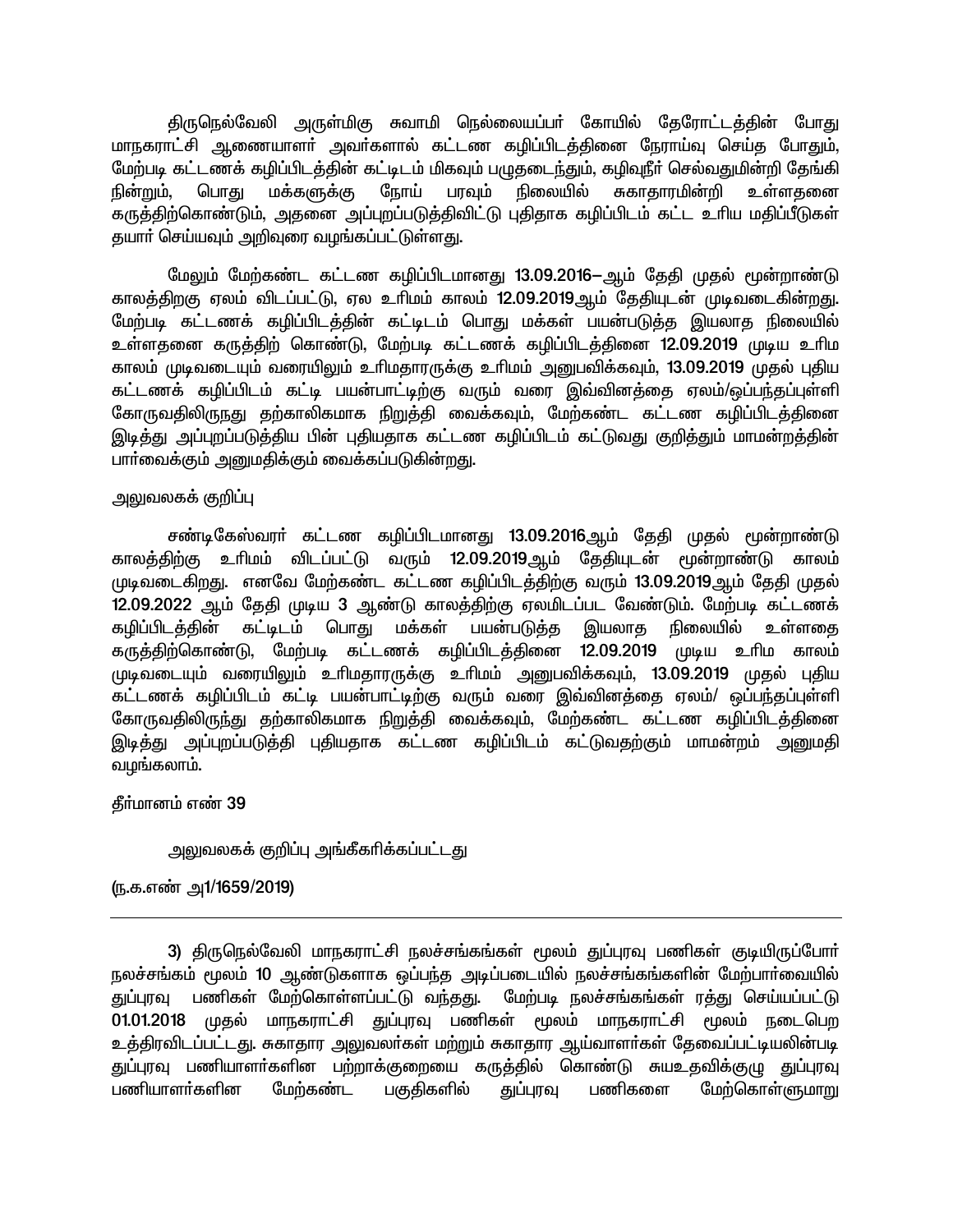தெரிவிக்கப்பட்டுள்ளது.  $19$ கச்சநல்லூர் மண்டலக்கிற்கு நபர்கள் கொண்ட ஒரு சுயஉதவிக்குழுவும், பாளையங்கோட்டை மண்டலத்திற்கு 15 நபா்கள் கொண்ட இரண்டு சுயஉதவிக்குழுவும், மேலப்பாளையம் மண்டலத்திற்கு 17 நபர்கள் மற்றும் 16 நபர்கள் இரண்டு சுயஉதவிக்குமுவும் ஆக மொத்தம் 82 பணியாளர்கள் பணிபுரிந்து வருகின்றனர்.

மேற்கண்ட சுயஉதவிக்குழுக்களில் பணி செய்தமைக்கான மாதாந்திர தொகையான நாள் ரூ.339/— எனக் கணக்கிட்டு வழங்கப்பட்டு வருகின்றது. மாவட்ட ஆட்சித் தலைவர் அவர்களின் செயல்முறை ஆணை எண் M3/16361/2019, நாள் 02.07.2019 ஆணையில் தினஊதியம் 01.04.2019 முதல் 31.03.2020 முடிய உள்ள நாட்களுக்கு ரூ.359/— என நிர்ணயம் செய்யப்பட்டுள்ளது,

துப்புரவு பணியில் எனவே இம்மாநகராட்சியில் ஈடுபடுத்தப்பட்டுள்ள மேற்கண்ட சுயஉதவிக்குழுக்களை சேர்ந்த பணியாளர்களுக்கு 01.04.2019 முதல் நாள் ஒன்றுக்கு ரூ.359/— எனக் கணக்கிட்டு வழங்கிடவும், அதற்கான செலவினத்திற்கும் மாமன்றம் அனுமதிக்கலாம்.

# அலுவலகக் குறிப்பு

அ) இம்மாநகராட்சியில் துப்புரவு பணியில் ஈடுபடுத்தப்பட்டுள்ள சுயஉதவிக்குழுக்களுக்கு மாதாந்திர தொகையினை திருநெல்வேலி மாவட்ட ஆட்சித் தலைவா் அவா்களின் செயல்முறை ஆணை எண் M3/16361/2019, நாள் ஒன்றுக்கு ரூ.339/—லிருந்து ரூ.359/— ஆக 01.04.2019 முதல் கணக்கிட்டு வழங்கிடவும் அதற்கான செலவினத்திற்கும் மாமன்ற அனுமதி வழங்கலாம்.

கீர்மானம் எண் 40

அலுவலகக் குறிப்பு அங்கீகரிக்கப்பட்டது

# (எச்2/96/2018)

4) திருநெல்வேலி மாநகராட்சிக்கான உரிம இனங்களுக்கு அரசாணை எண் 78, நகராட்சி நிர்வாகம் மற்றும் குடிநீர் வழங்கல் துறை, நாள் 25.05.2009—ன்படி 2019—2022ஆம் காலத்திற்கான மூன்று ஆண்டு காலத்திற்கு மேலப்பாளையம் மண்டல அலுவலகத்திற்குட்பட்ட வார்டு எண் 29—ல் அமைந்துள்ள ஆடறுப்பு மனையில் நிர்ணயிக்கப்பட்ட கட்டணம் வசூல் செய்யும் உரிம இனத்திற்கு 25.07.2019 அன்று ஏலம்/ஒப்பந்தப்புள்ளி நிர்ணயிக்கப்பட்டு 11.07.2019 தேதிய தமிழ்முரசு நாளிதழில் விளம்பரம் செய்யப்பட்டது. மேலும் மாநகராட்சியின் நான்கு மண்டல அலுவலகங்களில் உள்ள விளம்பர பலகைகளிலும் ஏலம்/ஒப்பந்தப்புள்ளி அறிவிப்பு பொது மக்கள் பார்வைக்கு வைக்கப்பட்டது.

மேற்கண்டவாறு ஆடறுப்பு மனையில் நிர்ணயிக்கப்பட்ட கட்டணம் வசூல் செய்யும் உரிமத்திற்கு 25.07.2019 அன்று நடைபெற்ற ஏல/ஒப்பந்தப்புள்ளி நடவடிக்கைகளில் கீழ்காணும் விபரப்படி ஏலம் மற்றும் ஒப்பந்தப்புள்ளி வரப்பெற்றது.

ஏல விபரம் (குறுமத்தொகை ரூ.6,65,000/—)

ஏலத்தில் இருவா் மட்டும் கலந்து கொண்டனா்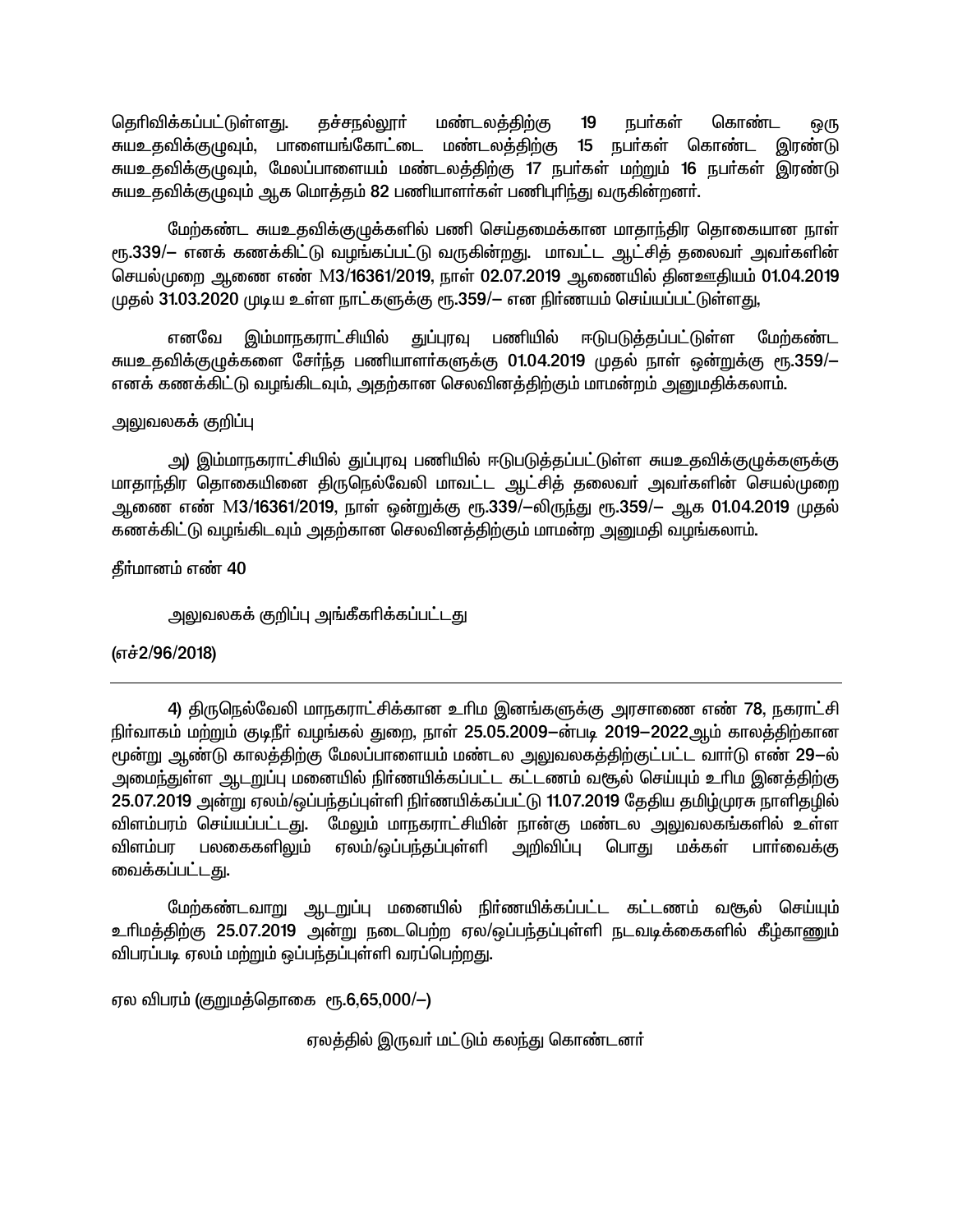| வ.             |                            | ஏலதாரா் பெயா் மற்றும் முகவாி $ $ செலுத்திய வைப்புத் தொகை விபரம் | ஏலக்கேள்வி             |
|----------------|----------------------------|-----------------------------------------------------------------|------------------------|
| எண்            |                            |                                                                 | தொகை                   |
|                |                            |                                                                 | ரூ                     |
| 1              | திருமதி.எஸ்.பி.சாந்தி      | வைப்புத் தொகை ரூ.165000 வங்கி                                   | еҧ.7,02,000/-          |
|                | 5/9 பெருமாள் வடக்கு ரதவீதி | காசோலை எண் <b>600144,</b><br>நாள்                               |                        |
|                | திருநெல்வேலி சந்திப்பு     | 23.07.2019 சிட்டி யூனியன் வங்கி                                 |                        |
|                |                            | மற்றும் கூடுதல் வைப்புத்                                        |                        |
|                |                            | தொகைக்கு திருநெல்வேலி                                           |                        |
|                |                            | வட்டாட்சியாிடமிருந்து பெறப்பட்ட                                 |                        |
|                |                            | செல்வ நிலை மதிப்பு (Solvency                                    |                        |
|                |                            | Certificate) ரூ.33.00 இலட்சம்                                   |                        |
|                |                            | சான்று எண் TN 1720190314102,                                    |                        |
|                |                            | நாள் 27.03.2019                                                 |                        |
| $\overline{2}$ | திரு.ப.மகாராஜா             | வைப்புத் தொகை ரூ.165000 வங்கி                                   | $\rm (F, 7, 01, 500/-$ |
|                | 30 அம்மன் கோவில் தெரு      | காசோலை எண் 600145, நாள்                                         |                        |
|                | பவுண்ட் ரோடு               | 23.07.2019 சிட்டி யூனியன் வங்கி                                 |                        |
|                | மேலப்பாளையம்               | மற்றும் கூடுதல் வைப்புத்                                        |                        |
|                |                            | தொகைக்கு திருநெல்வேலி                                           |                        |
|                |                            | வட்டாட்சியாிடமிருந்து பெறப்பட்ட                                 |                        |
|                |                            | செல்வ நிலை மதிப்பு (Solvency                                    |                        |
|                |                            | Certificate) ரூ.33.00 இலட்சம்                                   |                        |
|                |                            | சான்று எண் TN 1720190314103,                                    |                        |
|                |                            | நாள் 27.03.2019                                                 |                        |

<u>ஒப்பந்த</u>ப்புள்ளி விபரம் — ஒப்பந்தப்புள்ளியில் எவரும் கலந்து கொள்ளவில்லை

மேற்காணும் உரிமம் தொடர்பாக வரப்பெற்ற ஏலக்கேள்வியினை ஒப்பிட்டு நோக்கியதில் திருமதி.எஸ்.பி.சாந்தி என்பவரின் ஏலக்கேள்வி ரூ.7,02,000/— (ரூபாய் ஏழு இலட்சத்து<br>இரண்டாயிரம் மட்டும்) குறும தொகையை விட ரூ.37,000/— கூடுதலாக இருப்பகால் இரண்டாயிரம் மட்டும்) குறும தொகையை விட ரூ.37,000/— கூடுதலாக .<br>கிருமகி.எஸ்.பி.சாந்தி என்பவரின் உச்சஏலக் கேள்வி தொகை ரூ.7,02,000/—ஐ ஏற்பது குறித்து மாமன்றத்தின் பார்வைக்கும் மற்றும் முடிவிற்கும்

# அலுவலகக்குறிப்பு

பொருளில் காணும் விபரப்படி, மேலப்பாளையம் மண்டல அலுவலகத்திற்குட்பட்ட வாா்டு எண் 29-ல் அமைந்துள்ள ஆடறுப்பு மனையில் நிர்ணயிக்கப்பட்ட கட்டணம் வசூல் செய்யும் <u>உரிமத்திற்கு</u> 25.07.2019 அன்று வரப்பெற்ற ஏலதாரா்களின் ஏலக்கேள்வியினை ஒப்பிட்டு நோக்கியதில் திருமதி.எஸ்.பி.சாந்தி என்பவரின் உச்ச ஏலக்கேள்வி ரூ.7,02,000/— (ரூபாய் ஏழுஇலட்சத்து இரண்டாயிரம் மட்டும்) குறும தொகையை விட ரூ.37,000/— கூடுதலாக இருப்பதால் ்திருமதி.எஸ்.பி.சாந்தி என்பவரின் உச்ச ஏலக்கேள்வி தொகை ரூ.7,02,000/— ஏற்று மேற்கண்ட ்உரிம இனத்திற்கான உரிம காலம் 31.07.2019 உடன் முடிவடைவதால் அதன் அத்தியாவசிய அவசரம் கருதி 27.07.2019 அன்று ஆணையாளா் மற்றும் தனிஅலுவலா் அவா்களின் முன்அனுமதி ்<br>பெற்று திருமதி.எஸ்.பி.சாந்தி என்பவருக்கு 01.08.2019 முதல் 31.07.2022 வரையிலான 3 ஆண்டு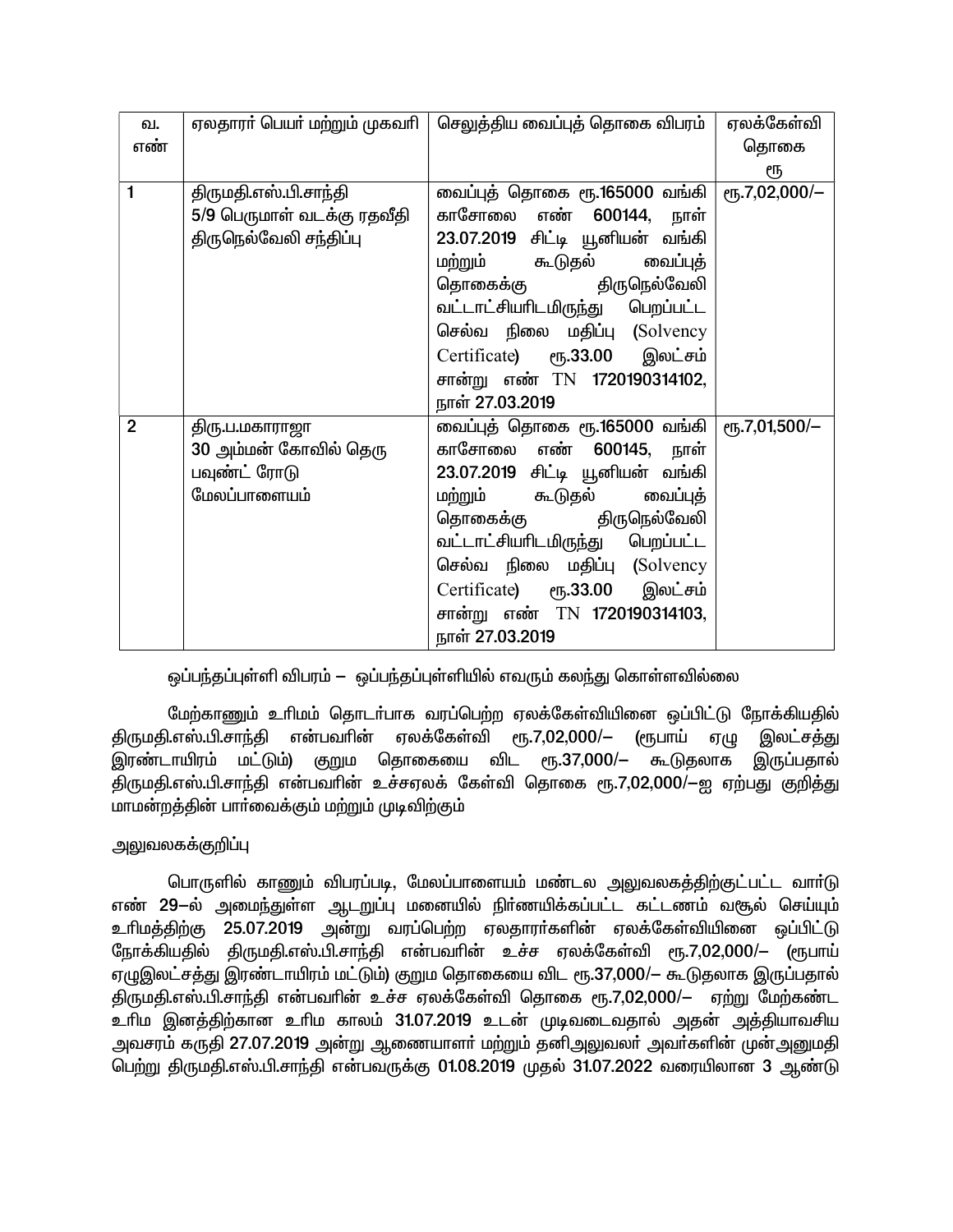காலத்திறகு நிர்ணயிக்கப்பட்ட கட்டணம் வசூல் செய்யும் உரிம ஆணை வழங்கப்பட்டுள்ளதை மாமன்றம் அங்கீகரிக்கலாம்.

கீர்மானம் எண் 41

அலுவலகக் குறிப்பு அங்கீகரிக்கப்பட்டது

(அ1/4009/2016–மே.பா.)

5) திருநெல்வேலி மாநகராட்சி, திருநெல்வேலி மண்டலத்தில் கீழ்க்காணும் பணிகள் மேற்கொள்ள 5% காப்புத் தொகை பிடித்தம் செய்யப்பட்டுள்ளதனை திரும்ப வழங்க கேட்டு ஒப்பந்ததாரா் M/s Gouse Constructions நிறுவனத்தால் 23.04.2019–ல் சமா்ப்பிக்கப்பட்டுள்ள .<br>விண்ணப்பம் மாமன்றத்தின் பாா்வைக்கும் அனுமதிக்கும் வைக்கப்படுகிறது.

| Sl. | Name of work                                                        | 5% RM | Register Details |
|-----|---------------------------------------------------------------------|-------|------------------|
| No  |                                                                     |       |                  |
|     | Construction of CC drain and culvert from Nethaji road   Rs.93449/- |       | Lapsed           |
|     | to Melakulavanigarpuram channel Ward.No.30                          |       | 2014-15 P.No.35  |

அலுவலகக் குறிப்பு

மேற்காணும் 5% காப்புத் தொகை காலங்கடந்த வைப்புத் தொகையாக உள்ளது, எனவே நகராட்சி நடைமுறை நூல் விதி எண்  $7(10)(i)(ii)$ —ன்படி 5% காப்புத் தொகை ரூ.934449/— மட்டும் ஒப்பந்ததாரா் M/s Gouse Constructions நிறுவனத்திற்கு கிரும்ப வமங்க மாமன்றம் அனுமதிக்கலாம்.

தீர்மானம் எண் 42

<u>அலுவலகக் குறிப்பு அங்கீகரிக்கப்பட்டது</u>

(மதிப்பீட்டு எண் 45/11-12-திலி)

6) திருநெல்வேலி மாநகராட்சி, மேலப்பாளையம் மண்டலத்தில் கீழ்க்காணும் பணிகள் மேற்கொள்ள 5% காப்புத் தொகை பிடித்தம் செய்யப்பட்டுள்ளதனை திரும்ப வழங்க கேட்டு ஒப்பந்ததாரா் திரு,A.இமாம் ஜாபா் அவா்களால் 23.03.2019—ல் சமா்ப்பிக்கப்பட்டுள்ள விண்ணப்பம் மாமன்றத்தின் பார்வைக்கும் அனுமதிக்கும் வைக்கப்படுகிறது.

| Sl. | Name of work                             | 5% RM          | Register       |
|-----|------------------------------------------|----------------|----------------|
| No. |                                          |                | Details        |
|     | Construction of drain at Narayanasamy    | $Rs.13,013/$ - | $2013 - 14$ /I |
|     | koil street in Ward No.38                |                | P.No.35        |
|     | Construction of drain & culvert at       | $Rs.8,147/-$   | $2013 - 14$ /I |
|     | Anavaratha Vinayagar Koil Street in Ward |                | P.No.25        |
|     | No.50                                    |                |                |
|     | Total                                    | $Rs.21,160/-$  |                |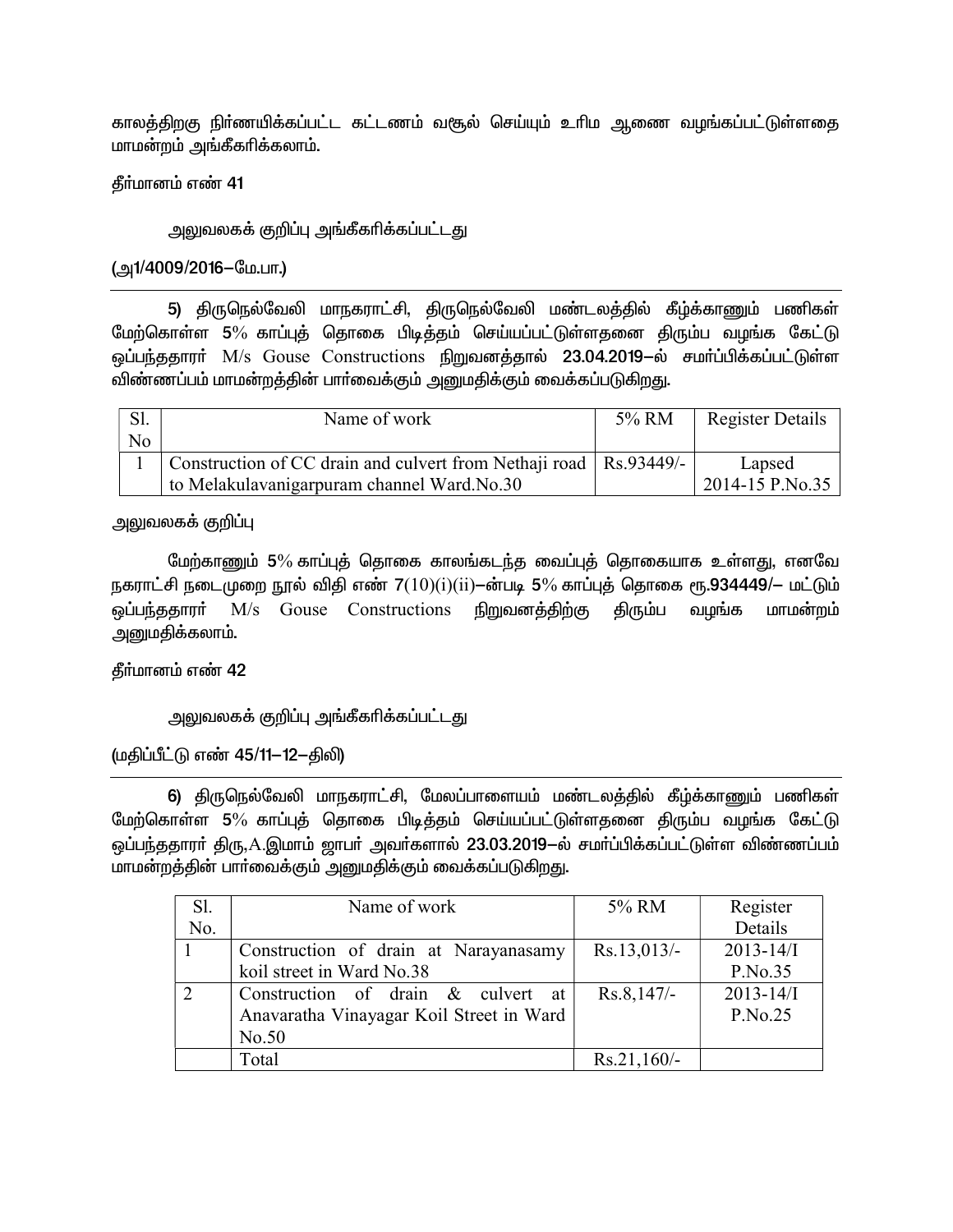### அலுவலகக் குறிப்பு

மேற்காணும் 5% காப்புத் தொகை காலங்கடந்த வைப்புத் தொகையாக உள்ளது, எனவே நகராட்சி நடைமுறை நூல் விதி எண்  $7(10)(i)(ii)$ —ன்படி 5% காப்புத் தொகை ரூ.21,160/— மட்டும் ஒப்பந்ததாரா் திரு, $\rm A$ .இமாம் ஜாபா்  $-$ க்கு திரும்ப வழங்க மாமன்றம் அனுமதிக்கலாம்.

## தீர்மானம் எண் 43

அலுவலகக் குறிப்பு அங்கீகரிக்கப்பட்ட<u>து</u>

(மதிப்பீட்டு எண் 62/12-13-மே.பா)

7) திருநெல்வேலி மாநகராட்சி, மேலப்பாளையம் மண்டலத்தில் கீழ்க்காணும் பணிகள் மேற்கொள்ள முன்வைப்புத் தொகை ஒப்பந்ததாரரால் செலுத்தப்பட்டுள்ளதனை திரும்ப வழங்க கேட்டு சம்பந்தப்பட்ட ஒப்பந்ததாரா் திரு,எம்.குமாா் அவா்களால் 22.04.2019–ல் சமா்ப்பிக்கப்பட்டுள்ள விண்ணப்பம் மாமன்றத்தின் பாா்வைக்கும் அனுமதிக்கும் வைக்கப்படுகி<u>றது</u>.

| Sl.            | Name of work                                 | Amount        | <b>Register Details</b> |
|----------------|----------------------------------------------|---------------|-------------------------|
| No.            |                                              | Rs.           |                         |
| 1              | Providing BT surface at Ram Nagar            | $Rs.13,300/-$ | MPM 2010-11             |
|                | omitted area and KMA Nagar in Ward 26        |               | Vol.II P.No.3           |
| $\overline{2}$ | Providing BT surface at St. Peters Street in | $Rs.13,300/-$ | MPM 2010-11             |
|                | Ward No.26                                   |               | Vol.II P.No.9           |
| 3              | Providing BT surface at Sankar colony        | $Rs.15,000/-$ | MPM 2010-11             |
|                |                                              |               | <b>Vol.I P.No.38</b>    |
| $\overline{4}$ | Providing BT surface at Thai Nagar in        | $Rs.13,000/-$ | MPM 2010-11             |
|                | Ward No.29                                   |               | Vol.I $P.No.49$         |
| 5              | Providing BT surface at Anayarkulam in       | $Rs.14,500/-$ | MPM 2010-11             |
|                | Ward No.26                                   |               | <b>Vol.I P.No.45</b>    |
| 6              | Providing BT surface at Xavier colony        | $Rs.15,000/-$ | MPM 2010-11             |
|                | extension area in Ward No.28                 |               | Vol.I P.No.39           |
| $\overline{7}$ | Providing BT surface at Chidambara Nagar     | $Rs.12,100/-$ | MPM 2010-11             |
|                | in Ward No.27                                |               | Vol.I P.No.33           |
| 8              | Providing BT surface at Eden Garden Eden     | $Rs.10,700/-$ | MPM 2010-11             |
|                | city in Ward No.28                           |               | Vol.I P.No.32           |
| 9              | Providing BT surface at Soniya Nagar         | $Rs.11,000/-$ | MPM 2010-11             |
|                | Thendral Nagar in Ward No.26                 |               | <b>Vol.I P.No.40</b>    |
|                | Total                                        | Rs.1,17,900/- |                         |

அலுவலகக் குறிப்பு

மேற்காணும் தொகை காலங்கடந்த வைப்புத் தொகையாக உள்ளது. எனவே நகராட்சி நடைமுறை நூல் விதி எண் 7 $(10)(i)(ii)$ –ன்படி முன்வைப்புத் தொகை ரூ.1,17,900/– மட்டும் ஒப்பந்ததாரா் திரு,எம்.குமாா் அவா்களுக்கு திரும்ப வழங்க மாமன்றம் அனுமதிக்கலாம்.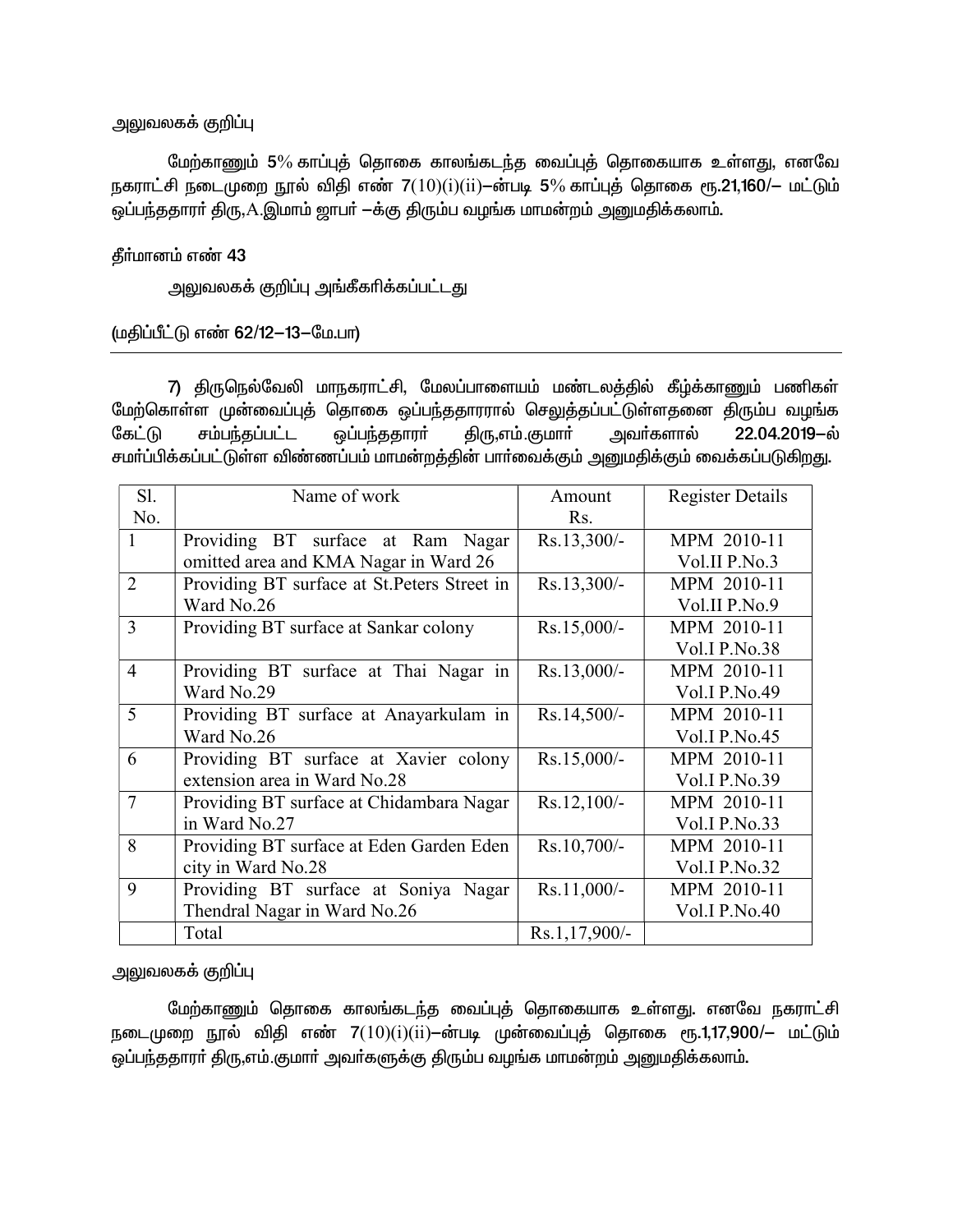#### கீர்மானம் எண் 44

<u>அலு</u>வலகக் குறிப்பு அங்கீகரிக்கப்பட்டது

(மதிப்பீட்டு எண் 173/2009-10-மே.பா)

8) திருநெல்வேலி மாநகராட்சி, மேலப்பாளையம் மண்டலத்தில் கீழ்க்காணும் பணிகளில் முன்வைப்புத் தொகை ஒப்பந்ததாரரால் செலுத்தப்பட்டுள்ளதனை திரும்ப வழங்க கேட்டு சம்பந்தப்பட்ட ஒப்பந்ததாரா் திரு.ஆா்.சிவகுமாா் அவா்களால் 22.04.2019-ல் சமா்ப்பிக்கப்பட்டுள்ள விண்ணப்பம் மாமன்றத்தின் பாா்வைக்கும் அனுமதிக்கும் வைக்கப்படுகிறது.

| Sl.            | Name of work                            | $EMD$ (Rs.)   | Register       |
|----------------|-----------------------------------------|---------------|----------------|
| No.            |                                         |               | Details        |
| $\mathbf{1}$   | Providing BT surface at Canara Bank     | Rs.10,000/-   | <b>MPM</b>     |
|                | Colony in Ward 26                       |               | $2011 - 12/I$  |
|                |                                         |               | P.No.41        |
| 2              | Providing BT surface at Xavier Colony   | Rs.11,000/-   | <b>MPM</b>     |
|                | Rose Nagar in Ward No.28                |               | $2011 - 12/I$  |
|                |                                         |               | P.No.40        |
| 3              | Providing BT surface at James Nagar     | Rs.12,000/-   | <b>MPM</b>     |
|                | Ward No.27                              |               | $2011 - 12$ /I |
|                |                                         |               | P.No.40        |
| $\overline{4}$ | Providing BT surface at Hame empuram in | $Rs.13,500/-$ | <b>MPM</b>     |
|                | Ward No.29                              |               | $2011 - 12/I$  |
|                |                                         |               | P.No.40        |
|                | Total                                   | $Rs.46,500/-$ |                |

அலுவலகக் குறிப்பு

மேற்காணும் தொகை காலங்கடந்த வைப்புத் தொகையாக உள்ளது. எனவே நகராட்சி நடைமுறை நூல் விதி எண்  $7(10)(i)(ii)$ —ன்படி முன்வைப்புத் தொகை ரூ.46,500/— மட்டும் ஒப்பந்ததாரா் திரு.ஆா்.சிவகுமாா் அவா்களுக்கு திரும்ப வழங்க மாமன்றம் அனுமதிக்கலாம்.

தீா்மானம் எண் 45

அலுவலகக் குறிப்பு அங்கீகாிக்கப்பட்டது

(மதிப்பீட்டு எண் 150/2008-09-மே.பா)

9) திருநெல்வேலி மாநகராட்சி, திருநெல்வேலி மண்டலம், வாா்டு எண் 50, காந்திநகா், எஸ்.எம்.ஏ.நகா் பகுதியில் புதிய தெருவிளக்குகள் அமைக்க மேற்படி பகுதி குடியிருப்போா் நலச்சங்கம் சாா்பாக கேட்டுக் கொண்டதின் பேரில் மேற்படி பகுதியில் 20 W LED தெருவிளக்குகள் 20 எண்ணம் அமைக்க தெருவிளக்குகளின் மதிப்பு மற்றும் மின்வாரிய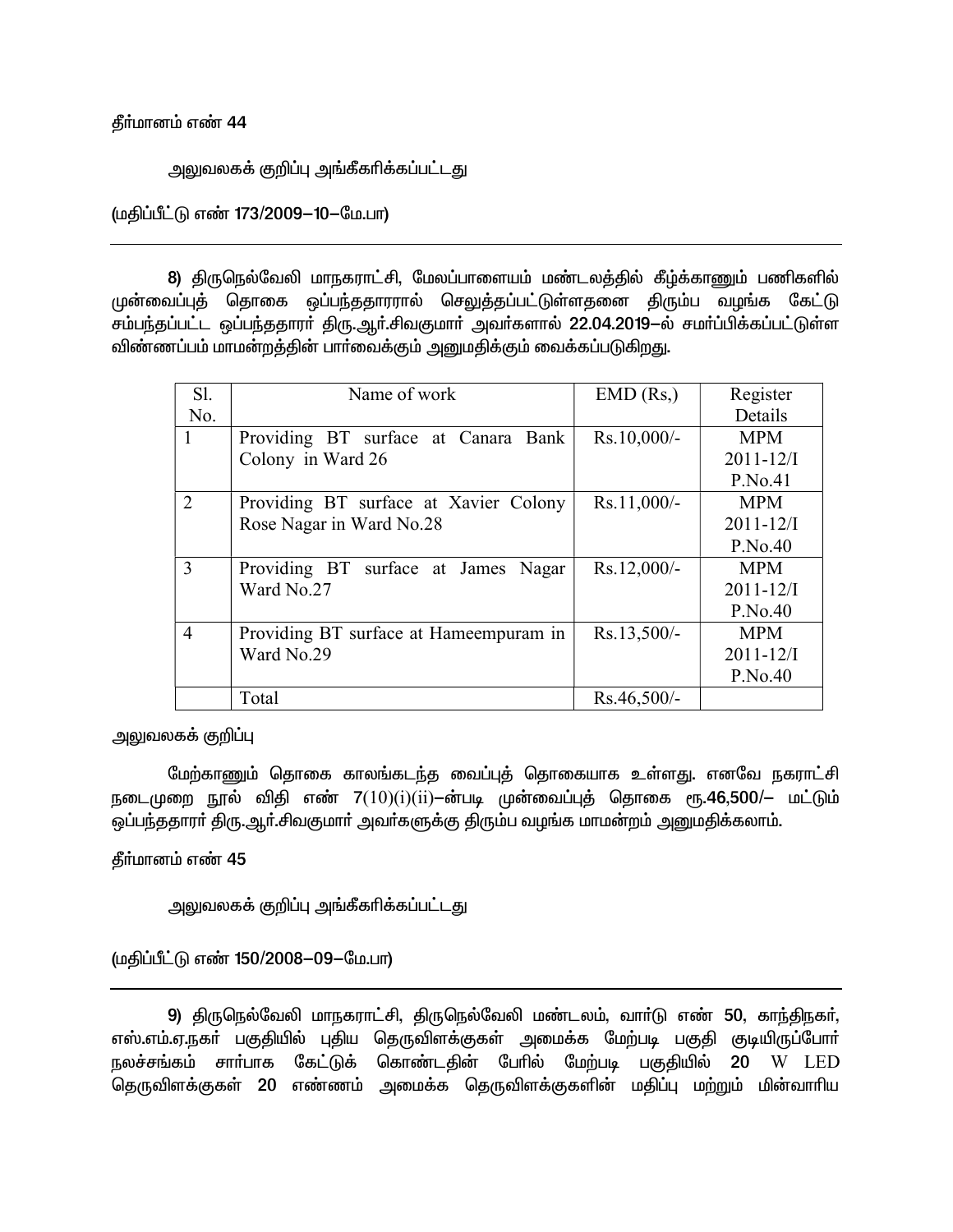மதிப்பீட்டு கட்டணம் உட்பட உத்தேச செலவினம் ரூ.5.00 இலட்சத்திற்கு மாமன்றத்தின் பாா்வைக்கும், அனுமதிக்கும்

அலுவலகக் குறிப்பு

பொருளில் குறிப்பிட்டுள்ளபடி பொது மக்களின் நலன் கருதி மேற்படி பகுதியில் 20 W LED தெருவிளக்குகள் 20 எண்ணம் அமைக்கவும், தெருவிளக்குகளின் மதிப்பு மற்றும் மின்வாரிய மதிப்பீட்டு கட்டணம் உட்பட உத்தேச செலவினம் ரூ.5.00 இலட்சத்திற்கு மாமன்றம் அனுமதி வழங்கலாம்.

தீர்மானம் எண் 46

<u>அலுவலகக் குறிப்பு அங்கீகரிக்கப்பட்டது</u>

(இ1/4282/2018-கிலி)

10) திருநெல்வேலி மாநகராட்சி, திருநெல்வேலி மண்டலம், வார்டு எண் 48, பேட்டை RMK விஸ்வநாதநகா் பகுதியில் புதிய தெருவிளக்குகள் அமைக்க மேற்படி பகுதி குடியிருப்போா் நலச்சங்கம் சாா்பாக கேட்டுக் கொண்டதின் பேரில் மேற்படி பகுதியில் அதிக குடியிருப்புகள், சிறுவா் விளையாட்டு பூங்கா மற்றும் நவீன உரம் செயலாக்கும் மையம் அமைந்துள்ளதால் 40 W LED தெருவிளக்குகள் 23 எண்ணம் அமைக்க தெருவிளக்குகளின் மதிப்பு மற்றும் மின்வாரிய மதிப்பீட்டு கட்டணம் உட்பட உத்தேச செலவினம் ரூ.5.50 இலட்சத்திற்கு மாமன்றத்தின் பார்வைக்கும், அனுமகிக்கும்.

அலுவலகக் குறிப்பு

பொருளில் குறிப்பிட்டுள்ளபடி பொது மக்களின் நலன் கருதி மேற்படி பகுதியில் 40 W LED தெருவிளக்குகள் 23 எண்ணம் அமைக்கவும், தெருவிளக்குகளின் மதிப்பு மற்றும் மின்வாரிய மதிப்பீட்டு கட்டணம் உட்பட உத்தேச செலவினம் ரூ.5.50 இலட்சத்திற்கு மாமன்றம் அனுமதி வழங்கலாம்.

தீர்மானம் எண் 47

அலுவலகக் குறிப்பு அங்கீகரிக்கப்பட்டது

(இ1/3367/2018–திலி)

11) திருநெல்வேலி மாநகராட்சி, திருநெல்வேலி மண்டலம், வார்டு எண் 48, பேட்டை நூிக்குறவர் காலனி பகுதியில் புதிதாக அமைக்கப்பட்டுள்ள நவீன மீத்தேன் சமையற்கூடம் மற்றும் சுகாதார வளாகம் உள்ள பகுதியில் போதிய வெளிச்சம் இல்லாததால் புதிய தெருவிளக்குகள் அமைக்க மேற்படி பகுதி குடியிருப்போர் நலச்சங்கம் சார்பாக கேட்டுக் கொண்டதின் பேரில் மேற்படி பகுதியில் 40 W LED தெருவிளக்குகள் 5 எண்ணம் அமைக்க தெருவிளக்குகளின் மதிப்பு மற்றும் மின்வாரிய மதிப்பீட்டு கட்டணம் உட்பட உத்தேச செலவினம் ரூ.2.00 இலட்சத்திற்கு மாமன்றத்தின் பார்வைக்கும், அனுமகிக்கும்.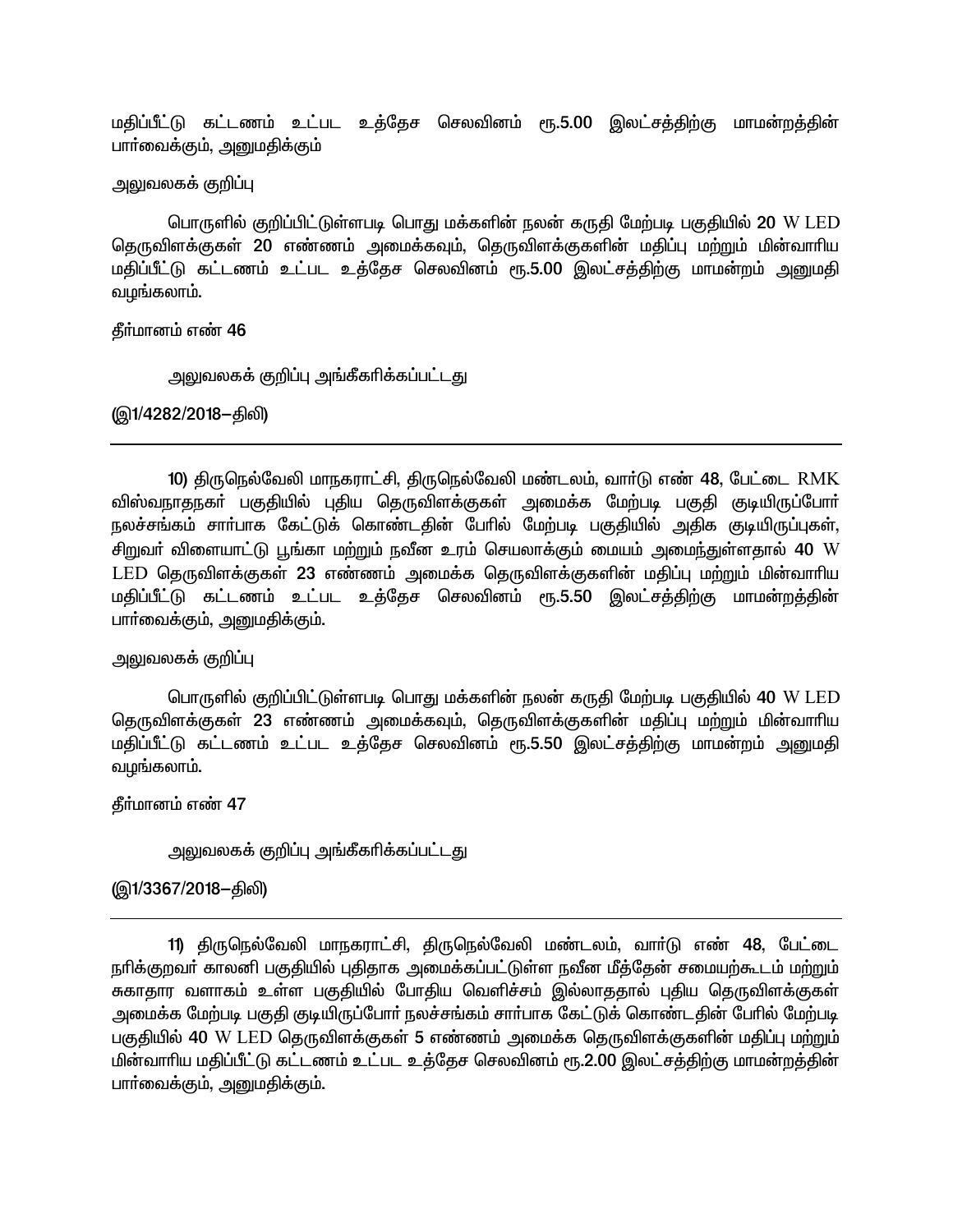<u>அலுவலகக் குறிப்பு</u>

பொருளில் குறிப்பிட்டுள்ளபடி பொது மக்களின் நலன் கருதி மேற்படி பகுதியில் 40 W LED தெருவிளக்குகள் 5 எண்ணம் அமைக்கவும், தெருவிளக்குகளின் மதிப்பு மற்றும் மின்வாரிய மதிப்பீட்டு கட்டணம் உட்பட உத்தேச செலவினம் ரூ.2.00 இலட்சத்திற்கு மாமன்றம் அனுமதி வழங்கலாம்.

தீர்மானம் எண் 48

அலுவலகக் குறிப்பு அங்கீகரிக்கப்பட்டது

(இ1/5056/2018-திலி)

12) திருநெல்வேலி மாநகராட்சி, திருநெல்வேலி மண்டலம், வார்டு எண் 45, பேட்டை திருத்து மற்றும் அரசரடி விநாயகா் கோவில் வடக்குத் தெரு பகுதியில் புதிய தெருவிளக்குகள் அமைக்க மேற்படி பகுதி குடியிருப்போர் நலச்சங்கம் சார்பாக கேட்டுக் கொண்டதின் பேரில் மேற்படி பகுகியில் 20 W LED தெருவிளக்குகள் 4 எண்ணம் மற்றும் 40 W LED தெருவிளக்குகள் 7 எண்ணம் அமைக்க தெருவிளக்குகளின் மதிப்பு மற்றும் மின்வாரிய மதிப்பீட்டு கட்டணம் உட்பட உத்தேச செலவினம் ரூ.4.00 இலட்சத்திற்கு மாமன்றத்தின் பார்வைக்கும், அனுமதிக்கும்.

அலுவலகக் குறிப்பு

பொருளில் குறிப்பிட்டுள்ளபடி பொது மக்களின் நலன் கருதி மேற்படி பகுதியில் 20 W LED தெருவிளக்குகள் 4 எண்ணம் மற்றும் 40 W LED தெருவிளக்குகள் 7 எண்ணம் அமைக்கவும், தெருவிளக்குகளின் மதிப்பு மற்றும் மின்வாரிய மதிப்பீட்டு கட்டணம் உட்பட உத்தேச செலவினம் ரூ.4.00 இலட்சத்திற்கு மாமன்றம் அனுமதி வழங்கலாம்.

தீர்மானம் எண் 49

அலுவலகக் குறிப்பு அங்கீகரிக்கப்பட்டது

(இ1/1927/2018–திலி)

13) திருநெல்வேலி மாநகராட்சி, திருநெல்வேலி மண்டலம், வார்டு எண் 48, பேட்டை சுத்தமல்லி ஸ்ரீநிவாசநகர் பகுதியில் புதிய தெருவிளக்குகள் அமைக்க மேற்படி பகுதி குடியிருப்போர் நலச்சங்கம் சாா்பாக கேட்டுக் கொண்டதின் பேரில் மேற்படி பகுதியில் 20 W LED தெருவிளக்குகள் 3 எண்ணம் மற்றும் 40 W LED தெருவிளக்குகள் 1 எண்ணம் அமைக்க தெருவிளக்குகளின் மதிப்பு மற்றும் மின்வாரிய மதிப்பீட்டு கட்டணம் உட்பட உத்தேச செலவினம் ரூ.1.30 இலட்சத்திற்கு மாமன்றத்தின் பார்வைக்கும், அனுமதிக்கும்.

### அலுவலகக் குறிப்பு

பொருளில் குறிப்பிட்டுள்ளபடி பொது மக்களின் நலன் கருதி மேற்படி பகுதியில் 20 W LED தெருவிளக்குகள் 3 எண்ணம் மற்றும் 40 W LED தெருவிளக்குகள் 1 எண்ணம் அமைக்கவும்,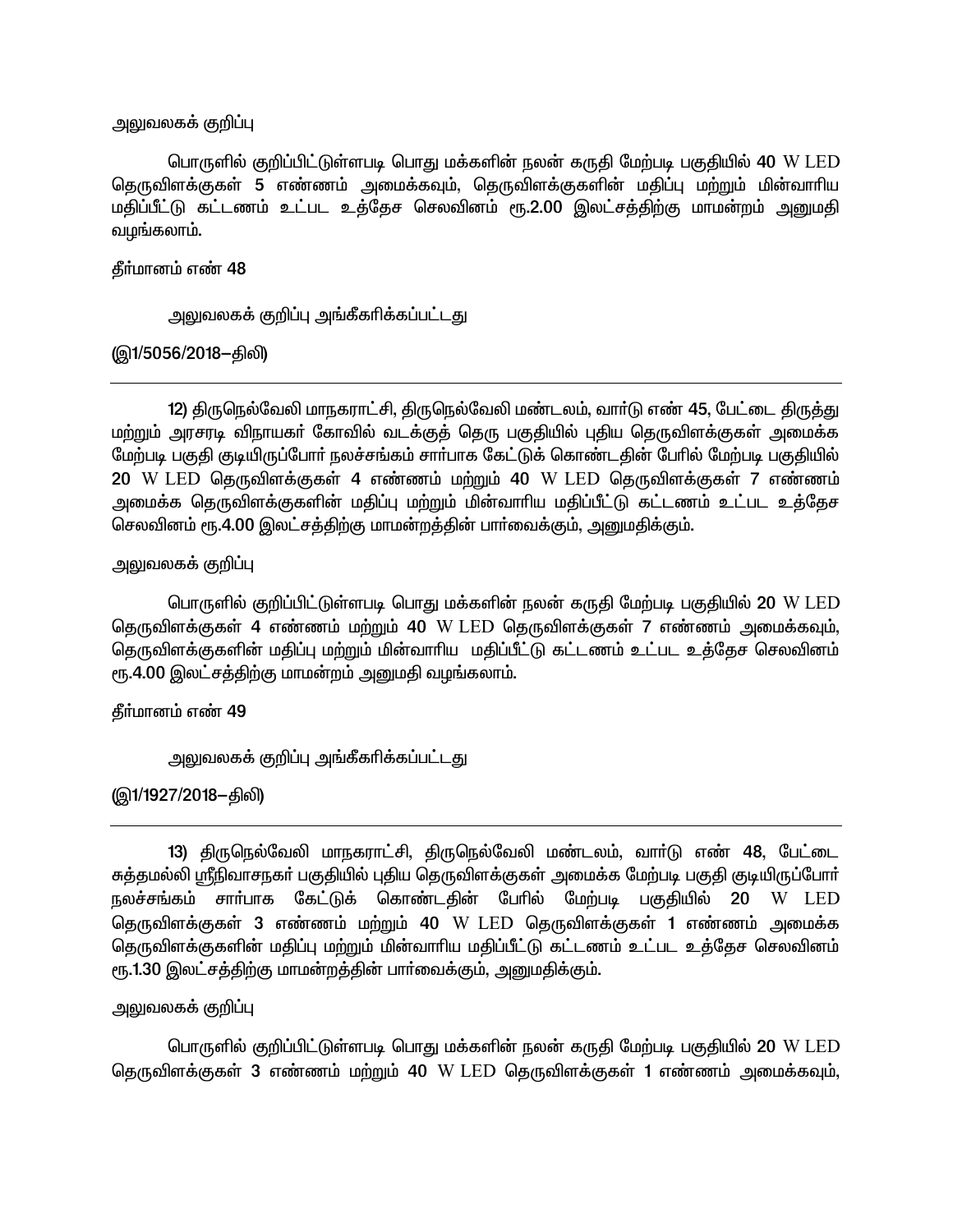தெருவிளக்குகளின் மதிப்பு மற்றும் மின்வாரிய மதிப்பீட்டு கட்டணம் உட்பட உத்தேச செலவினம் ரூ.1.30 இலட்சத்திற்கு மாமன்றம் அனுமதி வழங்கலாம்.

கீர்மானம் எண் 50

அலுவலகக் குறிப்பு அங்கீகரிக்கப்பட்டது

(இ1/1469/2018–திலி)

14) திருநெல்வேலி மாநகராட்சி, திருநெல்வேலி மண்டலம், வார்டு எண் 50, பழையபேட்டை சா்தாா்புரம் வடக்கு மற்றும் அமராவதிநகா் பகுதியில் புதிய தெருவிளக்குகள் அமைக்க மேற்படி பகுதி குடியிருப்போர் நலச்சங்கம் சார்பாக கேட்டுக் கொண்டதின் பேரில் மேற்படி பகுதியில் 20 W LED தெருவிளக்குகள் 22 எண்ணம் அமைக்க தெருவிளக்குகளின் மதிப்பு மற்றும் மின்வாரிய மதிப்பீட்டு கட்டணம் உட்பட உத்தேச செலவினம் ரூ.6.00 இலட்சத்திற்கு மாமன்றத்தின் பாா்வைக்கும், அனுமதிக்கும்.

# அலுவலகக் குறிப்பு

பொருளில் குறிப்பிட்டுள்ளபடி பொது மக்களின் நலன் கருதி மேற்படி பகுதியில் 20 W LED தெருவிளக்குகள் 22 எண்ணம் அமைக்கவும், தெருவிளக்குகளின் மதிப்பு மற்றும் மின்வாரிய மதிப்பீட்டு கட்டணம் உட்பட உத்தேச செலவினம் ரூ.6.00 இலட்சத்திற்கு மாமன்றம் அனுமதி வழங்கலாம்.

தீர்மானம் எண் 51

அலுவலகக் குறிப்பு அங்கீகரிக்கப்பட்டது

(இ1/3372/2018–திலி)

15) திருநெல்வேலி மாநகராட்சி, மேலப்பாளையம் மண்டலம், வார்டு எண் 26, ராமசந்திரா நகர் மற்றும் ஆணையர்குளம் முதல் திருமால் நகர் வரை உள்ள மண் சாலையில் ஏற்கனவே அமைந்துள்ள 23 எண்ணம் மின்கம்பங்களில் தெருவிளக்குகள பொருத்த கேட்டு இப்பகுதியை சார்ந்த பொது மக்கள் நலச்சங்கம் சார்பாக கேட்டுள்ளனர். மேற்படி இடம் நேர் ஆய்வு செய்யப்பட்டது. ஆணையா்குளம் முதல் திருமால் நகா் வரை உள்ள மண் சாலையில் இரவில் மிகவும் இருள் சூழ்ந்து இருப்பதால் உடனடியாக தெருவிளக்குகள் பொருத்துவது அவசியமாகிறது. இப்பகுதிகளில் ஏற்கனவே அமைந்துள்ள 23 மின்கம்பங்களில் தெருவிளக்கு இணைப்பு வயா்கள் அமைத்து 23 எண்ணம் 20 W LED விளக்குகள் பொருத்திட ஆகும் செலவு மற்றும் தமிழ்நாடு மின்உற்பத்தி மற்றும் பகிா்மான கழகத்திற்கான உக்கேச செலவினம் தொகை ரூ.2,25,000/-த்திற்கு மாமன்றத்தின் அனுமதிக்கும் ஒப்புதலுக்கும்

### அலுவலகக் குறிப்பு

திருநெல்வேலி மாநகராட்சி, மேலப்பாளையம் மண்டலம், வார்டு எண் 26, ராமசந்திரா நகர் மற்றும் ஆணையா்குளம் முதல் திருமால் நகா் வரை உள்ள மண் சாலையில் ஏற்கனவே அமைந்துள்ள 23 எண்ணம் மின்கம்பங்களில் 23 தெருவிளக்கு இணைப்பு வயர்கள் அமைத்து 23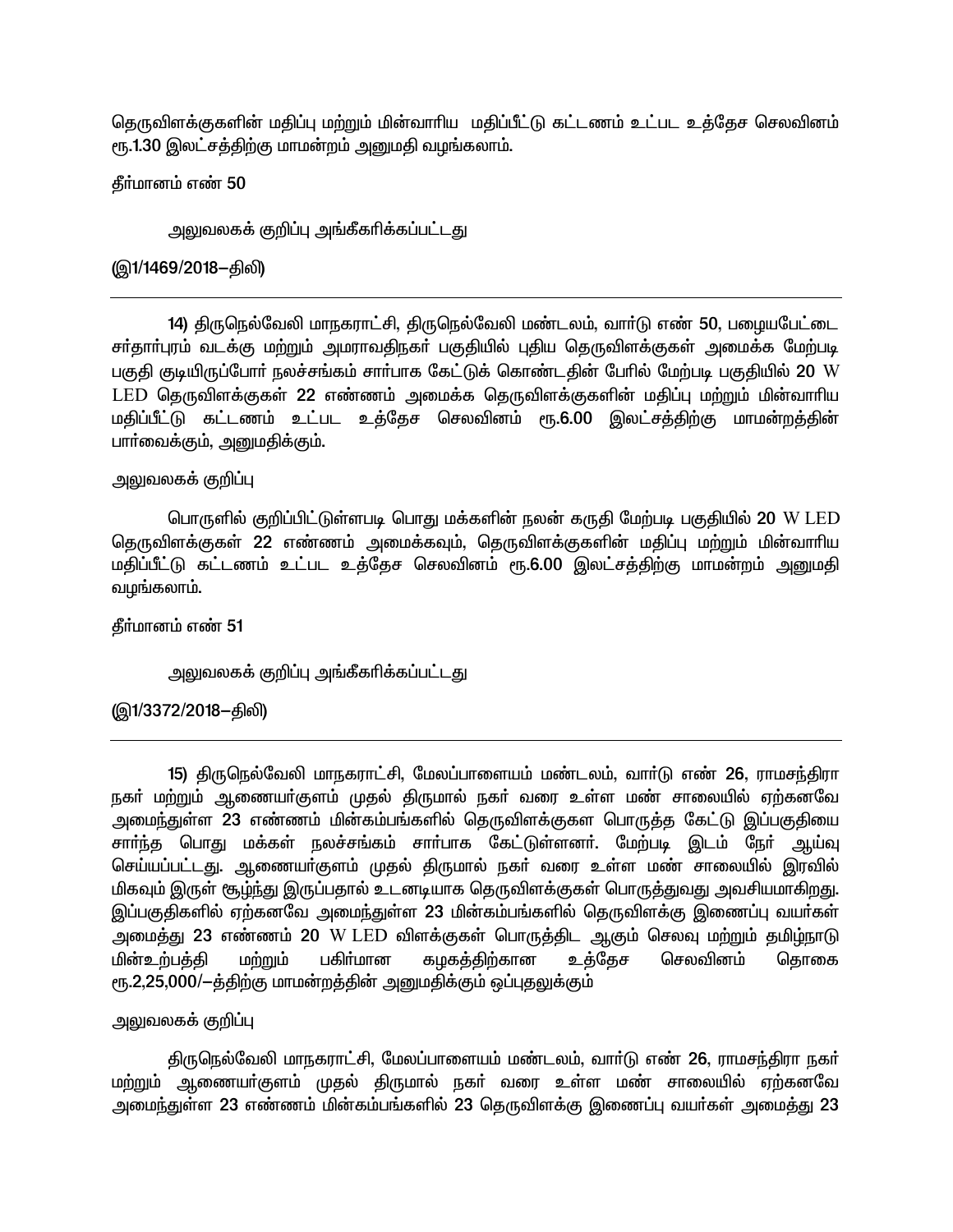எண்ணம் 20 W LED விளக்குகள் பொருத்திட ஆகும் செலவு மற்றும் தமிழ்நாடு மின்உற்பத்தி மற்றும் பகிர்மான கழகத்திற்கான உத்தேச செலவினம் தொகை ரூ.2,25,000/-த்திற்கு மாமன்றம் ஒப்புதல் வழங்கலாம்.

தீர்மானம் எண் 52

<u>அலுவலகக் குறிப்பு அங்கீகரிக்கப்பட்டது</u>

(ந.க.எண் இ2/4668/2019-மே.பா)

16) திருநெல்வேலி மாநகராட்சி, மேலப்பாளையம் மண்டலம், வார்டு எண் 26. காருண்யாநகர், மேசியா நகர், தென்றல் நகர் மற்றும் ஜெஸ்லிநகர் பொதுமக்கள் நலச்சங்கம் சாா்பாக வரப்பெற்ற மனுவில் மேற்குறிப்பிட்ட பகுதிகளில் புதிய தெருவிளக்குகள் அமைத்து தர கேட்டுள்ளனர். மேற்படி இடம் ஆய்வு செய்யப்பட்டது. இப்பகுதிகளில் ஏற்கனவே அமைந்துள்ள 17 மின்கம்பங்களில் தெருவிளக்கு இணைப்பு வயர்கள் அமைத்து 20 W LED விளக்குகள் பொருத்திட ஆகும் செலவு மற்றும் தமிழ்நாடு மின்உற்பத்தி மற்றும் பகிர்மான கழகத்திற்கான உத்தேச செலவினம் தொகை ரூ.2,00,000/-த்திற்கு மாமன்றத்தின் அனுமதிக்கும் ஒப்புதலுக்கும்.

அலுவலகக் குறிப்பு

திருநெல்வேலி மாநகராட்சி, மேலப்பாளையம் மண்டலம், வார்டு எண் 26, காருண்யாநகர், மேசியா நகர், தென்றல் நகர் மற்றும் ஜெஸ்லிநகர் ஆகிய பகுதிகளில் ஏற்கனவே அமைந்துள்ள 17 மின்கம்பங்களில் தெருவிளக்கு இணைப்பு வயர்கள் அமைத்து 20 W LED விளக்குகள் பொருத்திட ஆகும் செலவு மற்றும் தமிழ்நாடு மின்உற்பத்தி மற்றும் பகிர்மான கழகத்திற்கான உத்தேச செலவினம் தொகை ரூ.2,00,000/—த்திற்கு மாமன்றம் ஒப்புதல் வழங்கலாம்.

தீர்மானம் எண் 53

அலுவலகக் குறிப்பு அங்கீகரிக்கப்பட்டது

(ந.க.எண் இ2/4668/2019-மே.பா)

17) திருநெல்வேலி மாநகராட்சி, மேலப்பாளையம் மண்டலம், வாா்டு 26, சிவந்தி ஆதித்தனாா் காலனி, வசந்தம் காலனி மற்றும் ஒருங்கிணைந்த தொழிலாளர் துறை அலுவலகம் முன்புறம் ஆகிய பகுதியில் மதிப்பிற்குரிய மாவட்ட ஆட்சியர் அவர்களின் அறிவுறுத்தலின்படியும் மற்றும் ஆணையாளா் அவா்களின் உத்திரவின்படியும் மேற்குறிப்பிட்ட இடம் ஆய்வு செய்யப்பட்டது. மேற்படி ஏற்கனவே அமைந்துள்ள 6 மின்கம்பங்களில் தெருவிளக்கு இணைப்பு வயர்கள் பகுதியில் இல்லாத காரணத்தினால் தெருவிளக்குகள் பொருத்தப்படாமல் உள்ளது. மேற்படி 6 மின்கம்பங்களில் தெருவிளக்கு இணைப்பு வயா்கள் அமைத்து 6 எண்ணங்கள் 20 W LED விளக்குகள் பொருத்திட தமிழ்நாடு மின்உற்பத்தி மற்றும் பகிர்மான கழகத்திற்கான செலவு மற்றும் விளக்குகள் பொருத்திட ஆகும் உத்தேச செலவுத் தொகை ரூ.75,000/— மாமன்றத்தின் அனுமதிக்கும், ஒப்புதலுக்கும்

அலுவலகக்குறிப்பு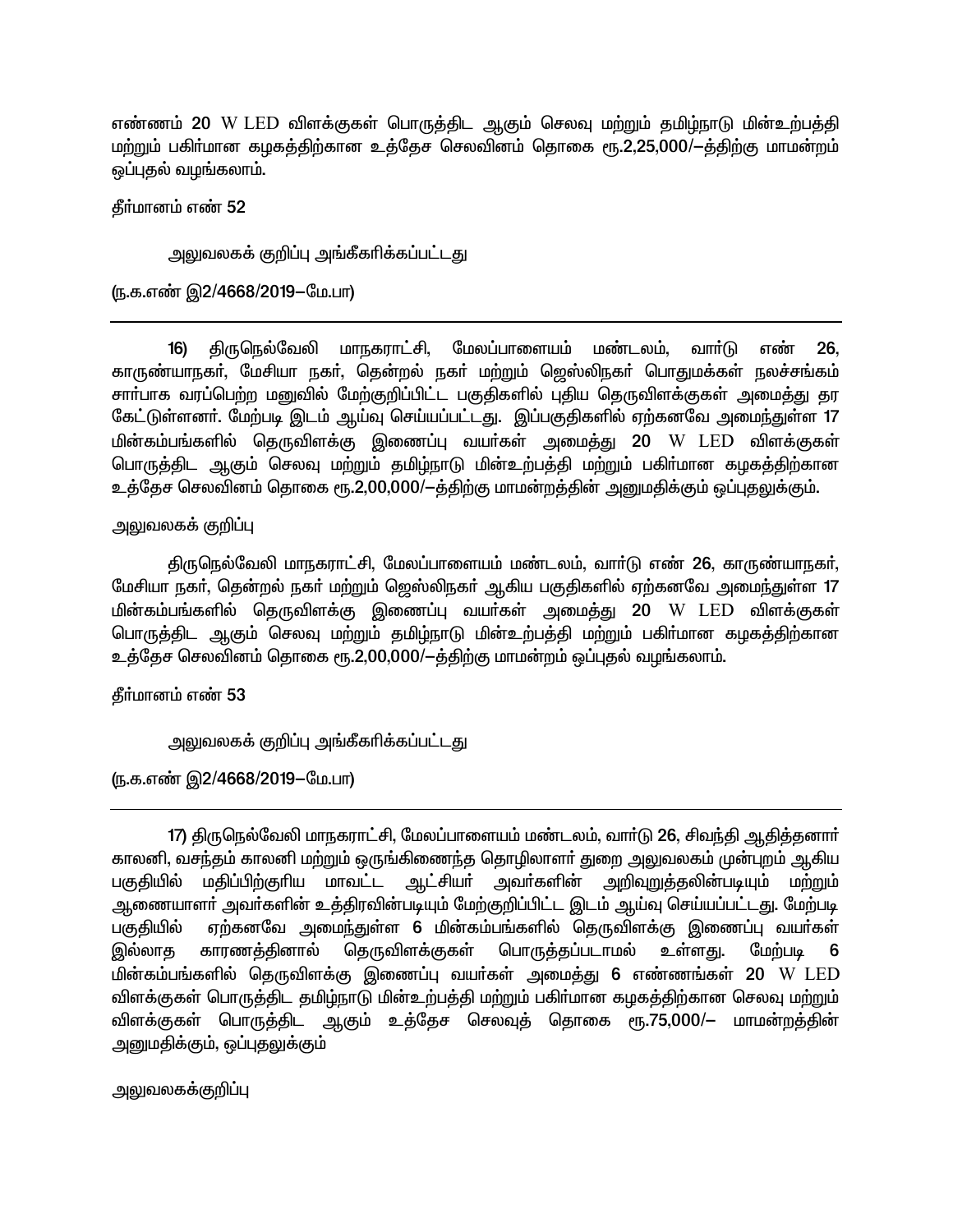திருநெல்வேலி மாநகராட்சி, மேலப்பாளையம் மண்டலம், வாா்டு 26, சிவந்தி ஆதித்தனாா் காலனி, வசந்தம் காலனி மற்றும் ஒருங்கிணைந்த தொழிலாளா் துறை அலுவலகம் முன்புறம் ஆகிய பகுதியில் ஏற்கனவே அமைந்துள்ள 6 மின்கம்பங்களில் தெருவிளக்கு இணைப்பு வயா்கள் அமைத்து 6 எண்ணங்கள் 20 W LED விளக்குகள் பொருத்திட தமிழ்நாடு மின்உற்பத்தி மற்றும் பகிர்மான கழகத்திற்கான செலவு மற்றம் விளக்குகள் பொருத்திட ஆகும் உத்தேச செலவுத் தொகை ரூ.75,000/-க்கு மாமன்றம் ஒப்புதல் வழங்கலாம்.

தீர்மானம் எண் 54

அலுவலகக் குறிப்பு அங்கீகரிக்கப்பட்டது

(ந.க.எண் இ2/4965/2019-மே.பா.)

18) திருநெல்வேலி மாநகராட்சி, தச்சநல்லூா் மண்டலத்திற்குட்பட்ட தொண்டா் சன்னதி தெருவில் அமைந்துள்ள நவீன கட்டண கழிப்பிடத்தில் மாநகராட்சியால் நிர்ணயிக்கப்பட்ட கட்டணம் வரூல் செய்யும் உரிமம் திரு.சோலையப்பன் என்பவருக்கு 2016—2019 ஆண்டுகளுக்கு அன்னாா் மூன்று ஆண்டுகளுக்கும் உாிமத் தொகை செலுத்தப்பட்டு <u>ஒப்படைக்கப்பட்டது.</u> 31.03.2019-ல் உரிமம் மாநகராட்சி வசம் ஒப்படைக்கப்பட்ட நிலையில், மேற்படியார் செலுக்கிய ஏல முன்வைப்புத் தொகை ரூ.35,000/— (வங்கி வரைவோலை எண் 213188, நாள் 08.02.2016, இந்தியன் ஒவர்சீஸ் வங்கி) மற்றும் சால்வன்சிக்கு பதிலாக செலுக்கப்பட்ட கூடுகல் வைப்புக் தொகை ரு.35000/- (வங்கி வரைவோலை எண் 213189, நாள் 08.02.2016, இந்தியன் ஒவர்சீஸ் வங்கி) ஆக மொத்தம் ரூ.75,000/— திரும்ப வழங்க கேட்டுள்ளாா். உாிமதாரருக்கு வைப்புத் தொகை மற்றும் கூடுதல் வைப்புத் தொகை மொத்தம் ரூ.75,000/— திரும்ப வழங்குவது குறித்து மாமன்றத்தின் அனுமகிக்கு

அலுவலகக் குறிப்பு

தச்சநல்லூா் மண்டல அலுவலக தொண்டா் சன்னதி தெருவில் அமைந்துள்ள நவீன கட்டண கழிப்பிடத்தில் மாநகராட்சியால் நிர்ணயிக்கப்பட்ட கட்டணம் வசூல் செய்யும் உரிமத்திற்கு திரு.சோலையப்பன் என்பவருக்கு 2016-2019 முடிய உள்ள காலங்களுக்கு செலுத்தப்பட்ட 02/2016-ல் உரிமகாரரால் செலுக்கப்பட்டு வைப்பக் தொகையானது மூன்றாண்டுக்கு இத்தொகையானது காலங்கடந்த வைப்புத் தொகை பதிவேடு 2015—2016—ம் ஆண்டு பக்கம் எண் 17—ல் இருப்பில் உள்ளது. மூன்று ஆண்டுகளுக்கு மேலாகி காலங்கடந்த வைப்புத் தொகையாக உள்ளதால் நகராட்சி நடைமுறை நூல் விதி 7(10)(ப்(ப்)–ன்படியும், 2018–2019–ம் ஆண்டு தணிக்கை முடிவு பெறாகு நிலையில் வைப்புக் கொகை ரூ.35,000/—ல் 40 விமுக்காடு கொகை ரூ.14,000/— பிடித்தம் செய்து மீதமுள்ள தொகை ரூ.21000/— மற்றும் கூடுதல் வைப்புத் தொகை ரூ.35,000/— ஆக மொத்தம் ரூ.56,000/—னை திரு.சோலையப்பன் உரிமதாரருக்கு திரும்ப வழங்க மாமன்றம் அனுமதிக்கலாம்.

தீர்மானம் எண் 55

அலுவலகக் குறிப்பு அங்கீகரிக்கப்பட்டது

(ந.க.எண் அ1/2567/2019–தச்சை)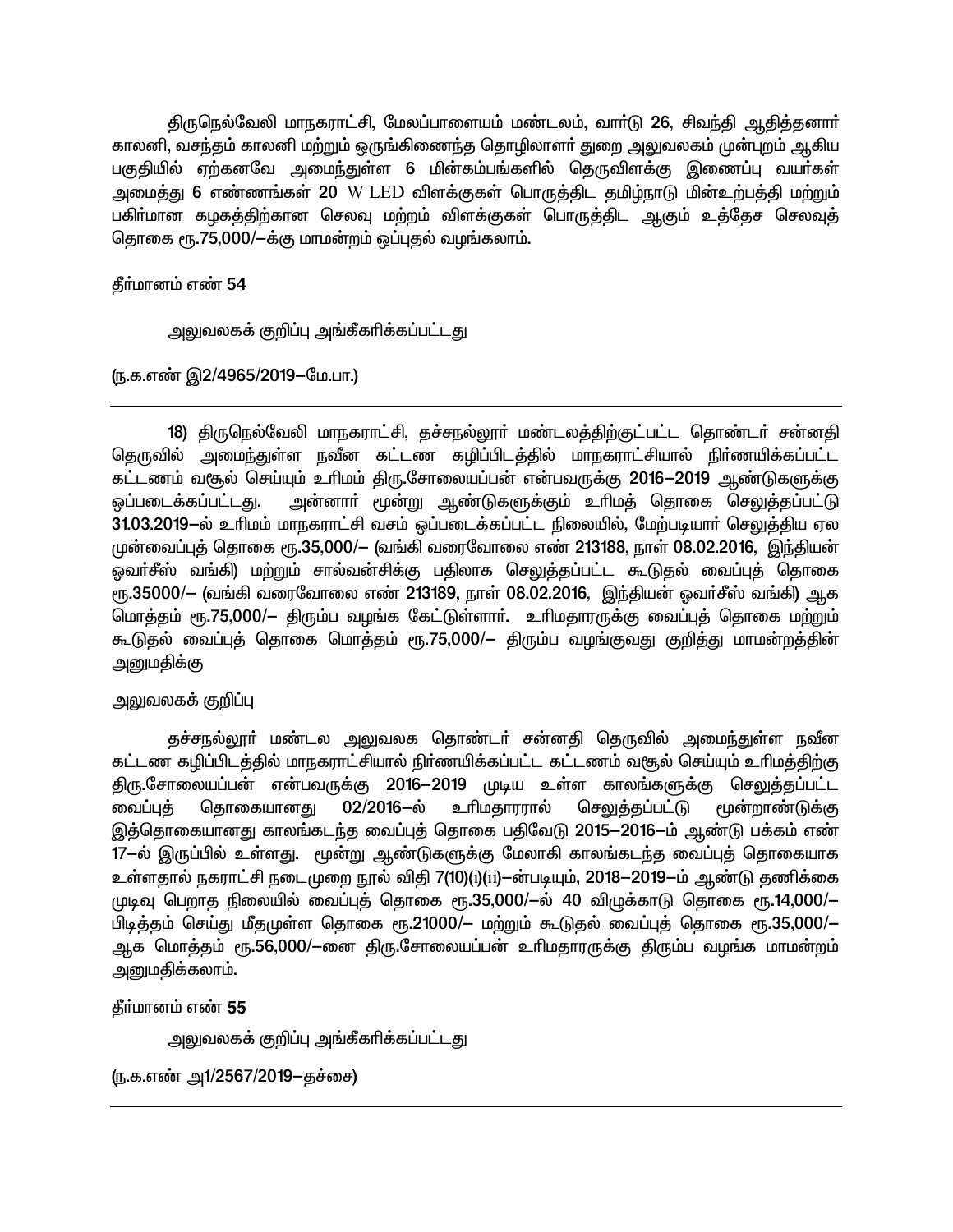19) திருநெல்வேலி மாநகராட்சி பகுதிகளில் சீர்மிகு நகர திட்டத்தின் கீழ் ஏற்கனவே உள்ள (70 வாட்ஸ், 150 வாட்ஸ் மற்றும் 250 வாட்ஸ்) சோடியம் ஆவி விளக்குகளை கழற்றி அதற்கு பதிலாக புதிதாக LED விளக்குகள் பொருத்தப்பட்டுள்ளது;. மேலும், T5 விளக்குகள் மற்றும் CFL அகற்றி LED விளக்குகள் பொருத்தப்பட்டுள்ளது. விளக்குகளை மேற்படி கழற்றப்பட்ட தெருவிளக்கு பிட்டிங்குகள் அதிக வாட்ஸ் மின்திறன் கொண்டதாக இருப்பதால், மீண்டும் பயன்படுத்த முடியாத நிலையில் உள்ள மேற்படி பழைய மின்சாதன பொருட்களை 14.08.2019 அன்று ஒப்பந்தப்புள்ளிகள் கோருவதற்கு 26.7.2019—ல் ஆணையா அவா்களிடம் ஒப்புதல் பெறப்பட்டுள்ளது. அதன்படி, கழற்றப்பட்டுள்ள பழைய மின்விளக்குகள் மற்றும் உதிரி சாமான்களை விற்பனை செய்யும் பொருட்டு ஒப்பந்தப்புள்ளி கோருவதற்கு தினபூமி நாளிதழில் 30.07.2019 அன்று செய்யப்பட்டு 14.08.2019 அன்று ஒப்பந்தப்புள்ளிகள் கோரப்பட்டதில் கீழ்க்கண்ட பிரசுரம் ஒப்பந்தப்புள்ளிதாரா்கள் கலந்து கொண்டனா். ஆதன் விபரம் பின்வருமாறு:

| Sl.            | Description of materials                          | Rate     | Thiru.H. | M/s.Arul | Thiru.M. | M/s.Abhi   |
|----------------|---------------------------------------------------|----------|----------|----------|----------|------------|
| N <sub>o</sub> |                                                   | Per      | Nagoor   | Traders  | Subra    | Energy     |
|                |                                                   | material | Mohideen |          | manian   | $(P)$ Ltd. |
| $\mathbf{1}$   | the<br>250W<br>Dispose                            | 275/Each | 310/Each | 315/Each | 276/Each | 310/Each   |
|                | Sodium Vapour Lamp                                |          |          |          |          |            |
|                | fitting<br>set<br>including                       |          |          |          |          |            |
|                | labour charges etc. (2471                         |          |          |          |          |            |
|                | Nos)                                              |          |          |          |          |            |
| $\overline{2}$ | 150W<br>Dispose<br>the                            | 200/Each | 210/Each | 225/Each | 201/Each | 235/Each   |
|                | Sodium Vapour Lamp<br>fitting<br>set<br>including |          |          |          |          |            |
|                | labour charges etc. (1116)                        |          |          |          |          |            |
|                | Nos)                                              |          |          |          |          |            |
| $\overline{3}$ | Dispose the 70W Sodium                            | 125/Each | 130/Each | 150/Each | 126/Each | 150/Each   |
|                | Vapour Lamp fitting set                           |          |          |          |          |            |
|                | including labour charges                          |          |          |          |          |            |
|                | etc. (311 Nos)                                    |          |          |          |          |            |
| $\overline{4}$ | Dispose<br>4x24W<br>the                           | 90/Each  | 100/Each | 100/Each | 91/Each  | 115/Each   |
|                | fitting<br>set<br>including                       |          |          |          |          |            |
|                | labour charges (490 Nos)                          |          |          |          |          |            |
| 5              | Dispose the 2x2W T5                               | 75/Each  | 100/Each | 100/Each | 76/Each  | 100/Each   |
|                | including<br>fitting<br>set                       |          |          |          |          |            |
| 6              | labour charges.(2 Nos)                            | 375/Each | 400/Each | 400/Each | 376/Each | 400/Each   |
|                | Dispose the 400W Metal<br>Lamp<br>Fitting<br>set  |          |          |          |          |            |
|                | including labour charges                          |          |          |          |          |            |
|                | $(8$ Nos $)$                                      |          |          |          |          |            |
| $\overline{7}$ | 36W<br>the<br>Dispose                             | 50/Each  | 50/Each  | 100/Each | 51/Each  | 75/Each    |
|                | compact florescent lamp                           |          |          |          |          |            |
|                | fitting set.(1No)                                 |          |          |          |          |            |
|                | <b>Total Contract Value</b>                       | 988900   | 1093250  | 1128615  | 993299   | 1134745    |
|                | <b>Tender Percentage</b>                          |          | 10.55%   | 14.13%   | 0.44%    | 14.75%     |
|                |                                                   |          | more     | more     | more     | more       |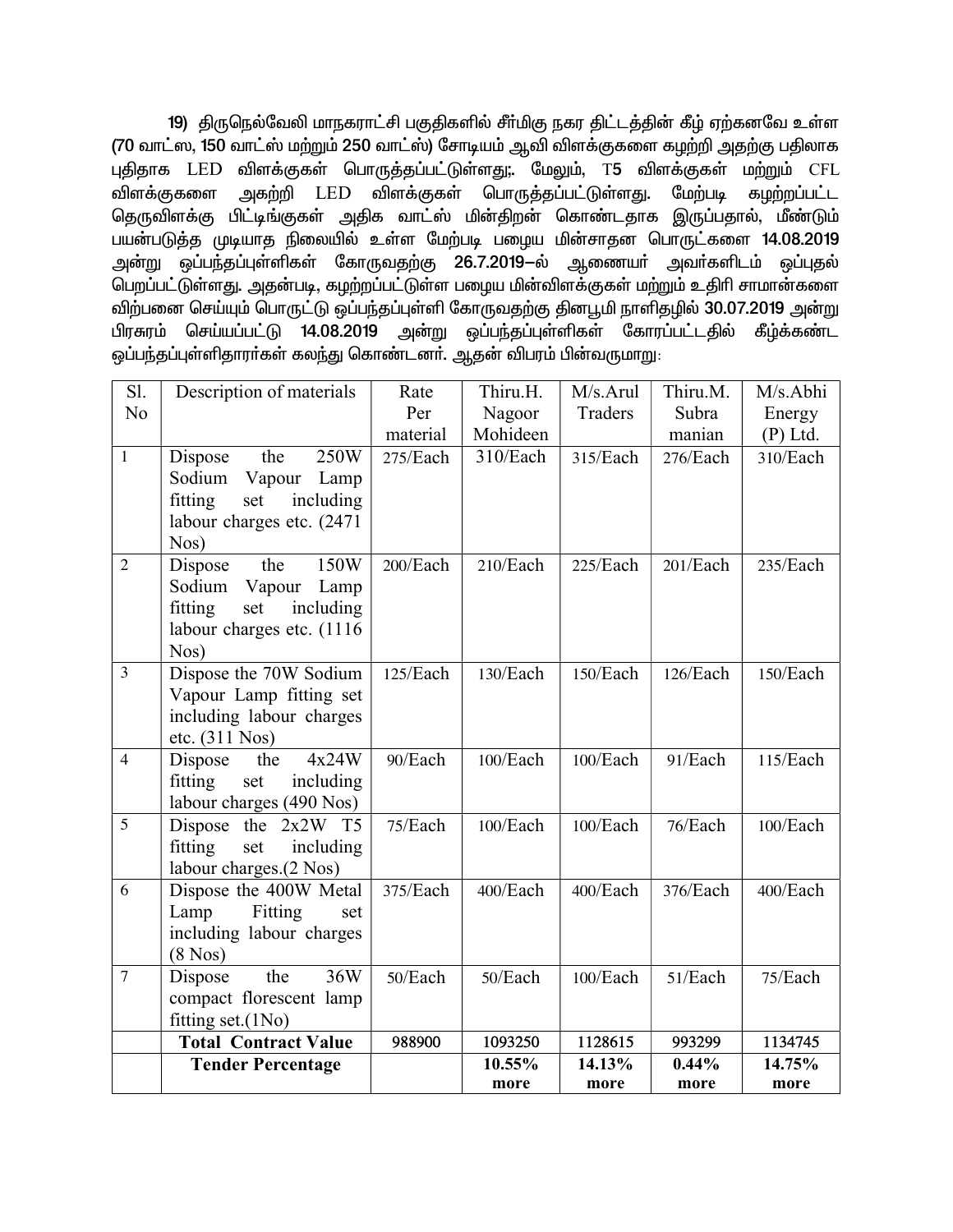மேற்கண்டவாறு பெறப்பட்ட 4 ஒப்பந்தப்புள்ளிதாரா்களும் முன்வைப்புத் தொகையாக ரு. 9900/– வீதம் செலுத்தியுள்ளனர். மேற்படி பெறப்பட்ட 4 ஒப்பந்தப்புள்ளிகளில் M/s. ABHI ENERGY (P) LTD., Tirunelveli நிறுவனத்தின் ஒப்பந்தப்புள்ளி மற்ற மூன்று ஒப்பந்தப்புள்ளிகளின் மதிப்பினை விட கூடுதலாகவும், துறையின் ஒப்பந்த மதிப்பினை விட 14.75% கூடுதலாகவும் (ஒப்பந்த மதிப்பு ரூ.11,34,745/—) உள்ளது. மேற்படி பழைய மின்சாதன பொருட்களை விற்பனை செய்வதற்கு ஒப்பந்தப்புள்ளிகள் கோரப்பட்டதில், மதிப்பீட்டு விலைவிகிதத்தினை விட 14.75% கூடுதலாக (ஒப்பந்த மதிப்பு ரூ.11,34,745/-) இருப்பதாலும் மற்ற மூன்று ஒப்பந்தப்புள்ளிகளின் மதிப்பினை விட கூடுதலாக இருப்பதாலும் மேற்படி M/s.ABHI ENERGY (P) LTD., Tirunelveli நிறுவனத்தின் ஒப்பந்தப்புள்ளியினை ஒப்புக்கொள்வது குறித்து மாமன்ற அறையதிக்கு.

# அலுவலகக்குறிப்பு:

பொருளில் கண்ட விபரப்படி, சீா்மிகு நகர திட்டத்தின் கீழ் ஏற்கனவே உள்ள (70 வாட்ஸ், 150 வாட்ஸ் மற்றும் 250 வாட்ஸ்) சோடியம் ஆவி விளக்குகளை கழற்றி அதற்கு பதிலாக புதிதாக LED விளக்குகள் மற்றும் T5 விளக்குகள், CFL மற்றும் குழல் விளக்குகளை அகற்றி LED விளக்குகள் பொருத்தப்பட்டுள்ளதால், கழற்றப்பட்ட தெருவிளக்கு பிட்டிங்குகள் அதிக வாட்ஸ் மின்திறன் கொண்டதாக இருப்பதால் மீண்டும் பயன்படுத்த முடியாத நிலையில் உள்ள மேற்படி பழைய மின்சாதன பொருட்களை விற்பனை செய்வதற்கு ஒப்பந்தப்புள்ளிகள் கோரப்பட்டதில் பெறப்பட்ட 4 ஒப்பந்தப்புள்ளிதாராகளும் முன்வைப்புத் தொகையாக ரூ.9900/— வீதம் செலுத்தியுள்ளனா். மேற்படி பெறப்பட்ட 4 ஒப்பந்தப்புள்ளிகளில் M/s.ABHI ENERGY (P) LTD., Tirunelveli நிறுவனத்தின் ஒப்பந்தப்புள்ளி மற்ற மூன்று ஒப்பந்தப்புள்ளிகளின் மதிப்பினை விட கூடுதலாகவும், துறையின் ஒப்பந்த மதிப்பினை விட 14.75% கூடுதலாகவும் (ஒப்பந்த மதிப்பு ரூ.11,34,745/—) மேற்படி பழைய மின்சாதன பொருட்களை விற்பனை செய்வதற்கு ஒப்பந்தப்புள்ளிகள் உள்ளகு. மதிப்பீட்டு விலைவிகிதத்தினை விட 14.75% கூடுதலாக (ஒப்பந்த மதிப்பு கோரப்பட்டதில், ரூ.11,34,745/-) இருப்பதாலும் மற்ற மூன்று ஒப்பந்தப்புள்ளிகளின் மதிப்பினை விட கூடுதலாக இருப்பதாலும், M/s.ABHI ENERGY (P) LTD., Tirunelveli நிறுவனத்தின் ஒப்பந்தப்புள்ளியினை மாமன்றம் ஒப்புக் கொண்டு அனுமதிக்கலாம்.

தீர்மானம் எண் 56

# <u>அலுவலகக் குறிப்பு அங்கீகரிக்கப்பட்டது</u>

20) அரசாணை எண் 145, நகராட்சி நிர்வாகம் மற்றும் குடிநீர் வழங்கல் துறை, நாள் 21.09.2011-ன்படி திருநெல்வேலி மாநகராட்சியால் கோயம்புத்தூர் நகர்ப்புற பயிற்சி நிறுவனத்திற்கு செலுத்தப்பட வேண்டிய 2019–2020ம் ஆண்டுக்கான பங்குத்தொகை ரூ.3,00,000/—ஐ இயக்குநர், தமிழ்நாடு நகா்ப்புற பயிற்சி நிறுவனம், கோயம்புத்தூா் 11 அவா்களின் கடிதம் ந.க.எண் 648/2019/A2, நாள் 30.07.2019–ன்படி தமிழ்நாடு நகர்ப்புற பயிற்சி நிறுவனத்திற்கு செலுத்த மாமன்றத்தின் அனுமதிக்கு வைக்கப்படுகிறது.

# அலுவலகக் குறிப்பு

2019–2020ம் ஆண்டுக்கான பங்குத் தொகை ரூ.3,00,000/–ஐ தமிழ்நாடு நகர்ப்புற பயிற்சி நிறுவனத்திற்கு செலுத்த மாமன்றம் அனுமதி வழங்கலாம்.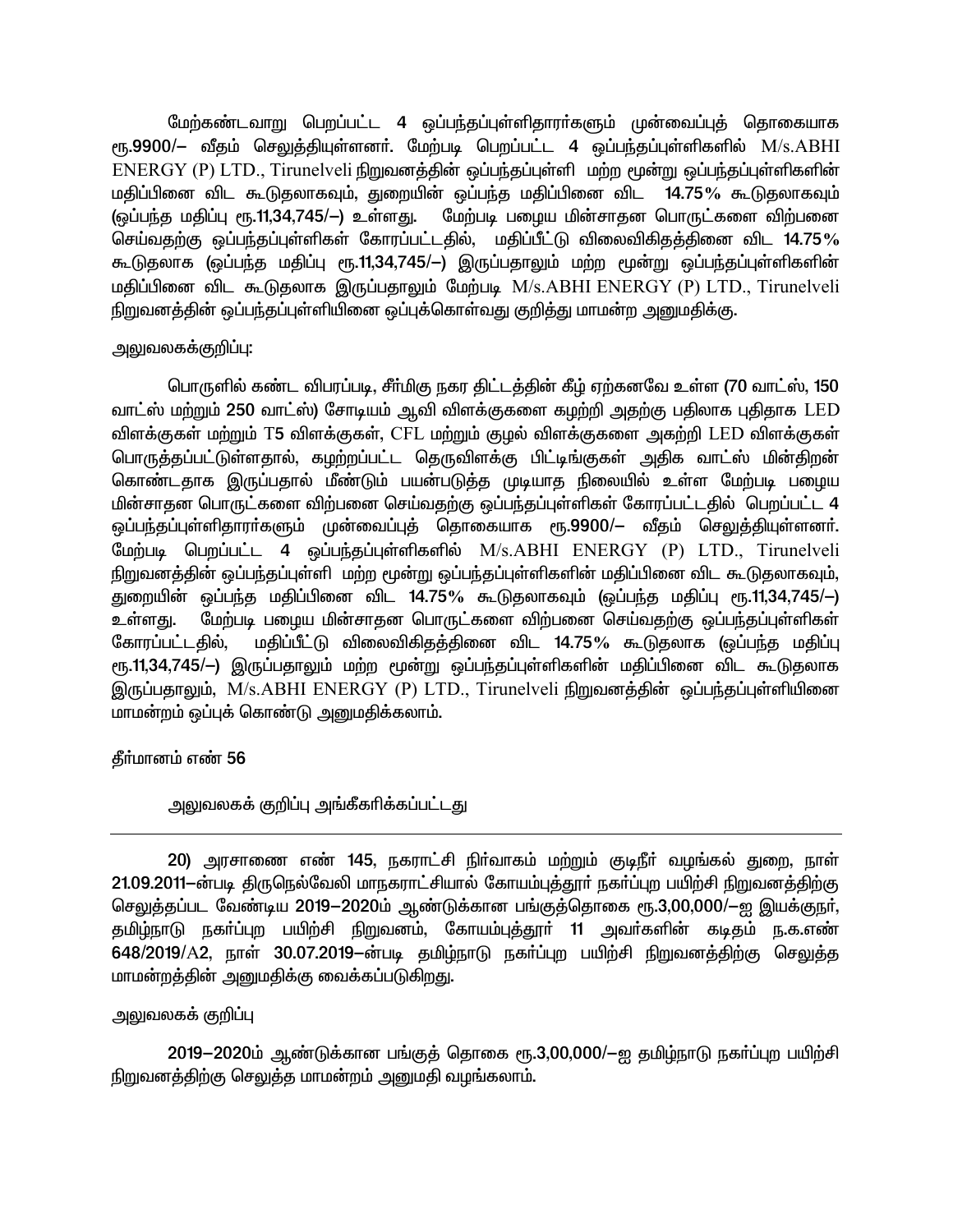## கீர்மானம் எண் 57

<u>அலு</u>வலகக் குறிப்பு அங்கீகரிக்கப்பட்டது

## (ந.க.எண் சி1/9496/2012)

21) திருநெல்வேலி மாநகராட்சி, தச்சை மண்டலத்தில் கீழ்க்காணும் பணிகள் மேற்கொள்ள ஒப்பந்ததாரரால் முன்வைப்புத் தொகை செலுத்தப்பட்டுள்ளதனை திரும்ப வழங்க கேட்டு சம்பந்தப்பட்ட ஒப்பந்ததாரா் திரு.ஐ.கணபதி அவா்களால் 06.03.2019-ல் சமா்ப்பிக்கப்பட்டுள்ள விண்ணப்பம் மாமன்றத்தின் பாா்வைக்கும் அனுமதிக்கும் வைக்கப்படுகிறது.

| Sl. | Name of work                            | Amount | Register    |
|-----|-----------------------------------------|--------|-------------|
| No. |                                         | (Rs.)  | Details     |
|     | Construction of storm water drain at    | 19,900 | MPM 2013-14 |
|     | Melanatham main road in Ward.No.38      |        | P.No.8      |
|     | Providing CC pavement at Karuppanthurai | 22,400 | MPM 2014-15 |
|     | Amman Koil street, Ward No.38           |        | P.No.17     |
|     | Total                                   | 42.300 |             |

<u>அலுவலகக் குறிப்பு</u>

மேற்கண்ட விபரப்படி உள்ள முன்வைப்புத் தொகை காலங்கடந்த வைப்புத் தொகையாக  $_{\rm{eff.}}$ 10000/ $-$ க்கும் அதிகமாக உள்ளது. எனவே நகராட்சி நடைமுறை நூல் விதி 7(10)(i)( ii) $-$ ன்படி முன்வைப்புத் தொகை ரூ.42,300/- மட்டும் ஒப்பந்ததாரா் திரு. Lகணபதி அவா்களுக்கு திரும்ப வழங்க மாமன்றம் அனுமதிக்கலாம்.

### கீர்மானம் எண் 58

அலுவலகக் குறிப்பு அங்கீகரிக்கப்பட்டது

22) திருநெல்வேலி மாநகராட்சியில் கீழ்க்காணும் பணிகள் மேற்கொள்ள பட்டியலில் 5 $\%$ RM தொகை பிடித்தம் செய்யப்பட்டுள்ளதனை திரும்ப வழங்க கேட்டு சம்பந்தப்பட்ட ஒப்பந்ததாரர் M/s Sivabala Guru Construction நிறுவனத்தால் சமர்ப்பிக்கப்பட்டுள்ள விண்ணப்பம் மாமன்றத்தின் பார்வைக்கும் அனுமதிக்கும் வைக்கப்படுகிறது.

|     | Name of work                              | 5% RM  | <b>Register Details</b> |
|-----|-------------------------------------------|--------|-------------------------|
| No. |                                           | Amount |                         |
|     |                                           | (Rs.)  |                         |
|     | Supply & delivery of diesel engine, power | 12,581 | Lapsed Register         |
|     | chainsaw, torch light & hand gloves       |        | 2015-16                 |
|     |                                           |        | P.No.26                 |

அலுவலகக் குறிப்பு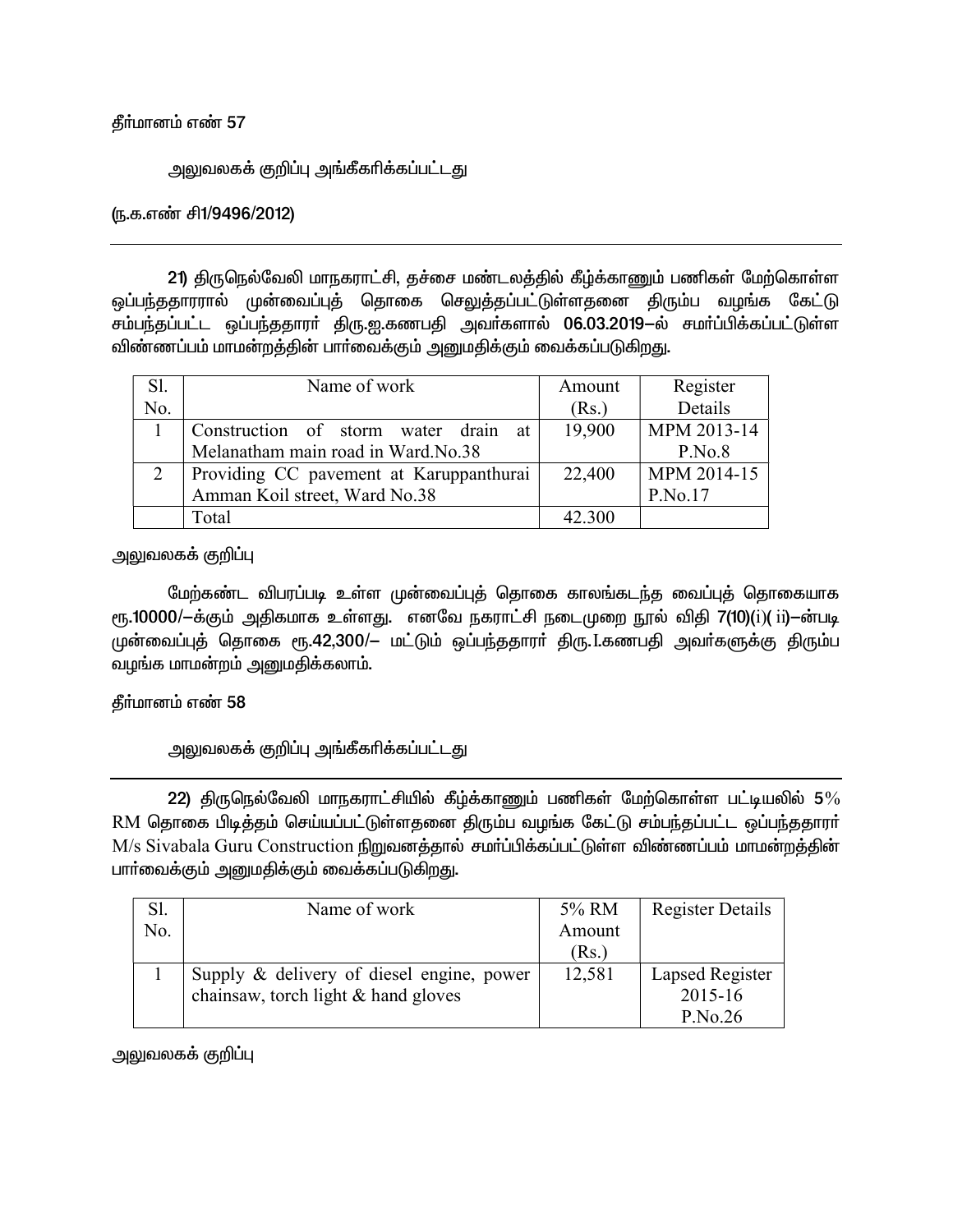மேற்காணும் தொகை காலங்கடந்த வைப்புத் தொகையாக உள்ளது. எனவே நகராட்சி நடைமுறை நூல் விதி 7(10)(i)( ii)-ன்படி 5% RM தொகை ரூ.12,581/– மட்டும் ஒப்பந்ததாரா் M/s Sivabala Guru Construction நிறுவனத்திற்கு திரும்ப வழங்க மாமன்றம் அனுமதிக்கலாம்.

தீர்மானம் எண் 59

அலுவலகக் குறிப்பு அங்கீகரிக்கப்பட்டது

23) திருநெல்வேலி மாநகராட்சி, தச்சை மண்டலத்தில் கீழ்க்காணும் பணிகளில் 5% காப்புத் தொகை பட்டியலில் பிடித்தம் செய்யப்பட்டுள்ளதனை திரும்ப வழங்க கேட்டு சம்பந்தப்பட்ட ஒப்பந்ததாரா் திரு.இ.மணி அவா்களால் 18.12.2018—ல் சமா்ப்பிக்கப்பட்டுள்ள விண்ணப்பம் மாமன்றத்தின் பார்வைக்கும் அனுமதிக்கும் வைக்கப்படுகிறது.

|     | Name of work                                | Amount | Register  |
|-----|---------------------------------------------|--------|-----------|
| No. |                                             | (Rs.)  | Details   |
|     | Construction of drain & culvert at east car | 23,742 | 2015-16   |
|     | street junction & south mada street         |        | $P$ No.13 |

அலுவலகக் குறிப்பு

மேற்கண்ட விபரப்படி உள்ள 5% காப்புத் தொகை காலங்கடந்த வைப்புத் தொகையாக ரு. 10000/ $-$ க்கும் அதிகமாக உள்ளது. எனவே நகராட்சி நடைமுறை நூல் விதி 7(10)(i)( ii)--ன்படி  $5\%$  காப்புத் தொகை ரூ.23,742/— மட்டும் ஒப்பந்ததாரா் திரு. $E$ .மணி அவா்களுக்கு திரும்ப வழங்க மாமன்றம் அனுமதிக்கலாம்.

தீர்மானம் எண் 60

அலுவலகக் குறிப்பு அங்கீகரிக்கப்பட்ட<u>த</u>ு

(மகிப்பீட்டு எண் 93/11-12)

24) திருநெல்வேலி மாநகராட்சி, திருநெல்வேலி டவுண் உழவா்சந்தை கட்டண ்கழிப்பிடத்திற்கான தறபோதைய 3 ஆண்டு உரிம காலம் 12.09.2019-லும், டவுண் வடக்கு மவுண்ட் <u>சாலையிலு</u>ள்ள கட்டண கழிப்பிடத்திற்கான 3 ஆணடு உரிம காலம் 24.11.2019–லும் முடிவடையவுள்ளதால், மேற்படி உரிமகாலம் முடித்து புதிய உரிமதாரா் தோ்ந்தெடுக்கும் வகைக்கு மேற்படி இரு இனங்களுக்கும் ஒப்படைக்கும் நாள் முதல் 3 ஆண்டு காலத்திற்கு உரிமத்திற்கு <u>விடும் வகைக்கு கடந்த 19.08.2019 அன்று ஏலம்/ஒப்பந்தப்புள்ளி கோரப்பட்டது. அதில் </u>

1) திருநெல்வேலி மண்டலத்திற்குட்பட்ட, டவுன் வடக்கு மவுண்ட் சாலையிலுள்ள கட்டண கழிப்பிடத்திற்கு நிர்ணயிக்கப்பட்ட கட்டணம் வசூல் செய்யும் உரிமத்திற்கு கடந்த 19.08.2019 ஆம் தேதி அன்று நடைபெற்ற ஏலம் மற்றும் ஒப்பந்தப்புள்ளியில் ஏலத்தில் யாரும் கலந்து கொள்ள <u>வில்லை. ஒப்பந்த</u>ப்புள்ளியில் கலந்து கொண்டவர்கள் விபரம் வருமாறு :

நிர்ணயிக்கப்பட்ட குறுமக் கொகை : ரூ.1,00,000/ $-$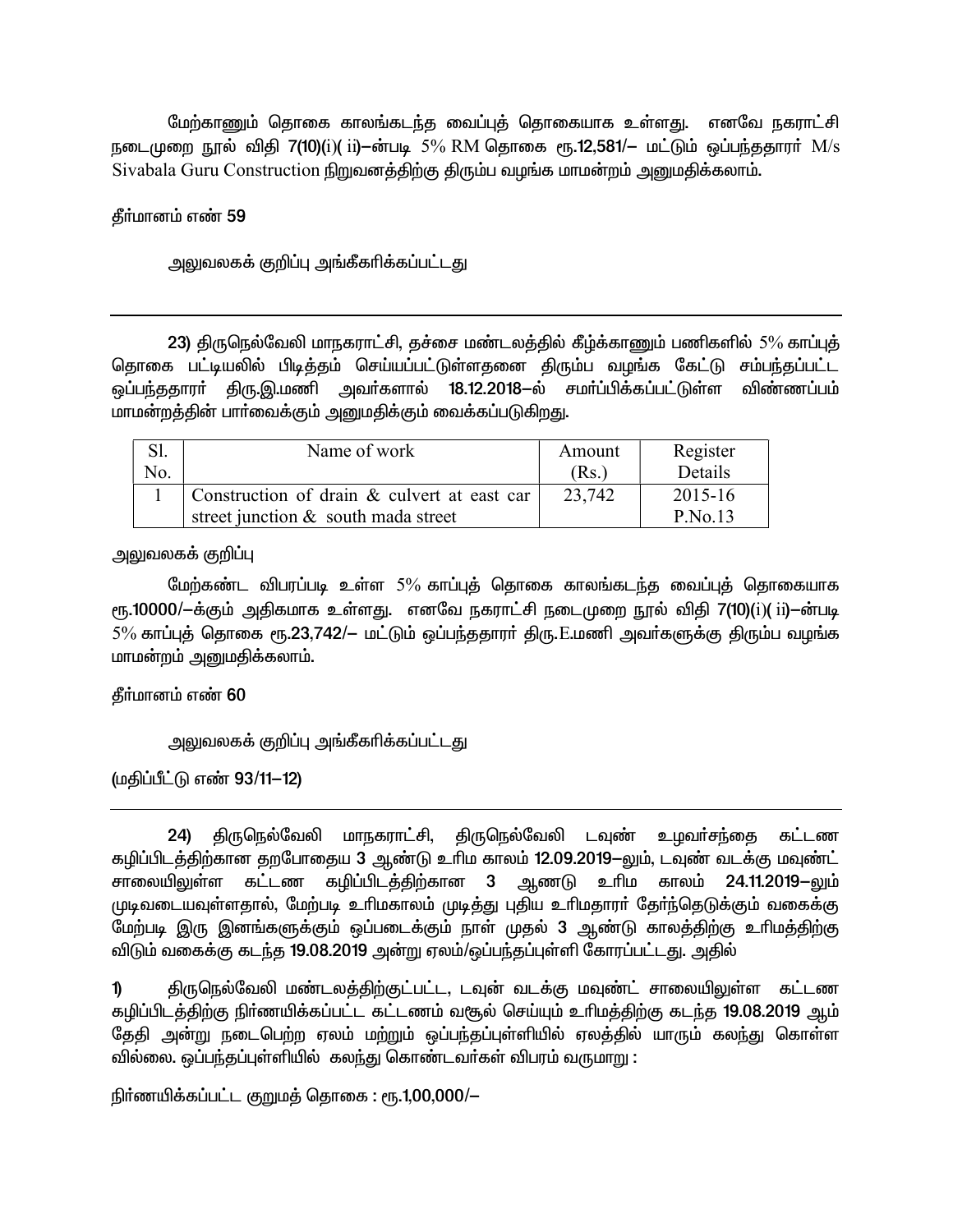| வ.           | ஒப்பந்தப்புள்ளிதாரா் பெயா் | செலுத்திய வைப்புத் தொகை          | ஏல கேள்வி               |
|--------------|----------------------------|----------------------------------|-------------------------|
| எண்          | மற்றும் முகவரி             |                                  | தொகை                    |
|              | திரு.ஜி.பாலசுப்பிரமணியன்   | வைப்பு தொகை ரூ.25000/-           | $\rm e$ гҕ.1,10,500/-   |
|              | த/பெ. வி.கணேசன்            | ப.சீ.எண்.                        |                         |
|              | 13ஏ சங்கரன்கோவில் ரோடு,    | 146-11-12-1920-0004795           |                         |
|              | திருநெல்வேலி டவுண்         | நாள்: 14.08.2019                 |                         |
| $\mathcal P$ | திரு.எஸ்.ராஜ்              | வைப்பு தொகை ரூ.25000/-           | $\rm{e}$ гђ. 1,05,000/- |
|              | த/பெ. ஆா்.சிவசுப்பிரமணியன் | தமிழ்நாடு மெர்க்கண்டைல் பாங்க்   |                         |
|              | 2டி திருவள்ளுவா் தெரு      | டி.டி.எண். 157011, நாள் 14.08.19 |                         |
|              | திருநெல்வேலி டவுண்         | மற்றும் கூடுதல் வைப்பு தொகை      |                         |
|              |                            | தமிழ்நாடு மெர்கண்டைல் பாங்க்     |                         |
|              |                            | 157012, நாள் 14.08.19            |                         |

மேற்கண்ட விபரப்படி, டவுன் வடக்கு மவுண்ட் சாலையில் உள்ள கட்டண கழிப்பிடத்திற்கு நிர்ணயிக்கப்பட்ட கட்டணம் வசூல் செய்யும் உரிமத்திற்கு வரப்பெற்ற இரண்டு ஒப்பந்தப்புள்ளியில் திரு.ஜி.பாலசுப்பிரமணியன் என்பவர் கொடுத்துள்ள ரூ.1,10,500/-க்கான உயர் ஒப்பந்தப்புள்ளி தொகையானது நிர்ணயிக்கப்பட்ட குறுமத் தொகையை விட ரூ.10,500/— கூடுதலாக இருப்பதால், அதனை ஏற்பது குறித்து மாமன்றத்தின் பார்வைக்கும் முடிவிற்கும் ,

திருநெல்வேலி மண்டலத்திற்குட்பட்ட கண்டியப்பேரி உழவா்சந்தை கட்டண  $2)$ கழிப்பிடத்திற்கு நிர்ணயிக்கப்பட்ட கட்டணம் வசூல் செய்யும் உரிமத்திற்கு கடந்த 19.08.2019 ஆம் தேதி அன்று நடைபெற்ற ஏலம் மற்றும் ஒப்பந்தப்புள்ளியில் ஏலத்தில் யாரும் கலந்து கொள்ள வில்லை. ஒப்பந்தப்புள்ளியில் கலந்து கொண்டவாகள் விபரம் வருமாறு :

நிர்ணயிக்கப்பட்ட குறுமத் தொகை : ரூ.1,00,000/-

ஒப்பந்தப்புள்ளி விபரம் :

| வ.  | ஒப்பந்தப்புள்ளிதாரா் பெயா் | செலுத்திய வைப்புத் தொகை      | ஏல கேள்வி               |
|-----|----------------------------|------------------------------|-------------------------|
| எண் | மற்றும் முகவரி             |                              | தொகை                    |
|     | திரு.எஸ்.ராஜ்              | வைப்பு தொகை ரூ.15000/—       | $\rm e$ гҕ.1,21,500/-   |
|     | த/பெ. ஆா்.சிவசுப்பிரமணியன் | ப.சீ.எண்.                    |                         |
|     | 2 டி. திருவள்ளுவர் தெரு    | 146-11-12-1920-0004793       |                         |
|     | திருநெல்வேலி டவுண்         | நாள் 14.08.2019              |                         |
| 2   | திரு.ஜி.பாலசுப்பிரமணியன்   | வைப்பு தொகை ரூ.25000         | $\rm{e}$ гђ. 1,06,500/- |
|     | த/பெ. வி.கணேசன்            | தமிழ்நாடு மெர்கண்டைல் பாங்க் |                         |
|     | 13ஏ சங்கரன்கோவில் ரோடு,    | 157009, நாள் 14.08.2019      |                         |
|     | திருநெல்வேலி டவுண்         | கூடுதல் வைப்பு தொகை          |                         |
|     |                            | டிடிஎண். 157010, 14.08.19    |                         |

மேற்கண்ட விபரப்படி, உழவர்சந்தையில் உள்ள கட்டண கழிப்பிடத்திற்கு நிர்ணயிக்கப்பட்ட கட்டணம் வசூல் செய்யும் உரிமத்திற்கு வரப்பெற்ற இரண்டு ஒப்பந்தப்புள்ளியில் திரு.எஸ்.ராஜ், ரு. 1,21,500/-க்கான என்பவர் கொடுக்துள்ள உயர் ஒப்பந்தப்புள்ளி தொகையானது நிர்ணயிக்கப்பட்ட குறுமத் தொகையை விட ரூ.21,500/— கூடுதலாக இருப்பதால், அதனை ஏற்பது குறித்து மாமன்றத்தின் பார்வைக்கு மற்றும் முடிவிற்கு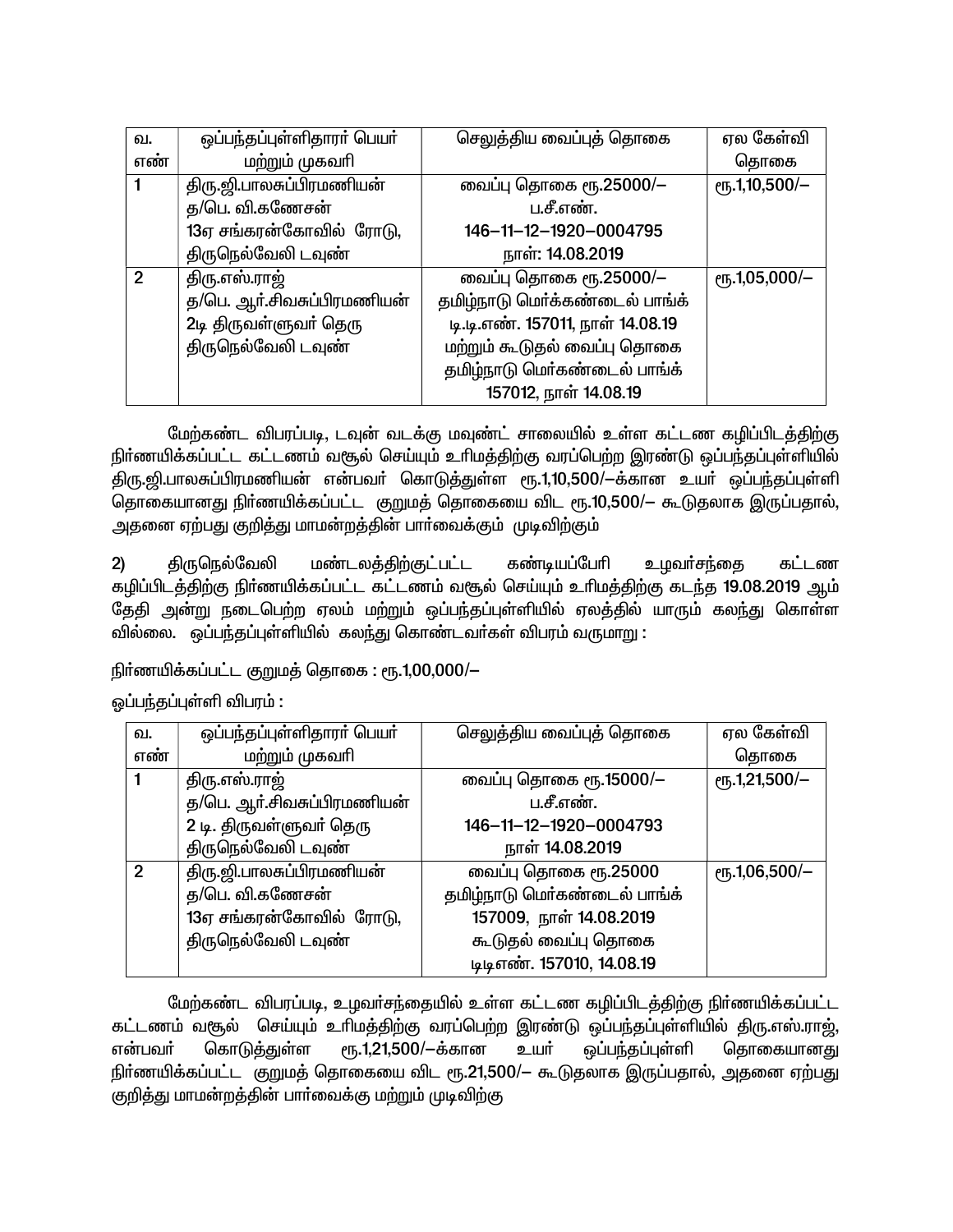அலுவலகக் குறிப்பு :

மேலே பொருளில் காணும் விபரப்படி

டவுண் வடக்கு மவுண்ட் சாலையில் உள்ள கட்டண கழிப்பிடத்திற்கு நிர்ணயிக்கப்பட்ட  $\mathbf{D}$ கட்டணம் வசூல் செய்யும் உரிமத்திற்கு உயர் ஒப்பந்தப்புள்ளி தொகையாக ரூ.1,10,500/-க்கு ஒப்பந்தப்புள்ளி கொடுத்துள்ள திரு.ஜி.பாலசுப்பிரமணியன் என்பவரின் ஒப்பந்தப்புள்ளியை மாமன்றம் ஒப்புக்கொள்ளவும்

கண்டியப்பேரி உழவா் சந்தையில் உள்ள கட்டண கழிப்பிடத்திற்கு நிா்ணயிக்கப்பட்ட  $2)$ கட்டணம் வசூல் செய்யும் உரிமத்திற்கு உயர் ஒப்பந்தப்புள்ளி தொகையாக ரூ.1,21,500/ $-$ க்கு ஒப்புந்தப்புள்ளி கொடுத்துள்ள திரு.எஸ்.ராஜ் என்பவரின் ஒப்புந்தப்புள்ளியை மாமன்றம் ஒப்பு கொள்ளவும் , மேற்படி இரு இனங்களையும் ஒப்படைக்கும் நாள் முதல் 3 ஆண்டு காலத்திற்கு மேற்படி நபாகளுக்கு உரிமத்திற்கு விடவும் மாமன்றம் தீா்மானிக்கலாம்.

தீர்மானம் எண் 61

அலுவலகக் குறிப்பு அங்கீகரிக்கப்பட்டது

(ந.க.எண் 1959/2018/அ1–திலி)

25) திருநெல்வேலி மாநகராட்சி, தச்சநல்லூா் மண்டல அலுவலகம், 2019-2022-ம் ஆண்டிற்கு ஒப்படைக்கப்படும் நாள் முதல் மூன்றாண்டுகளுக்கு உரிம இனங்களுக்கு 21.08.2019 அன்று நடைபெற்ற பொது ஏலம்/ஒப்பந்தப்புள்ளியில் தச்சநல்லூா் மண்டல அலுவலகத்திற்குட்பட்ட பகுதிகளில் மீன் விற்பனை செய்பவர்களிடம் நிர்ணயிக்கப்பட்ட கட்டணம் வசூல் செய்யும் உரிமத்திற்கு ஏலத்தில் ஒருவரும் கலந்து கொள்ளவில்லை. ஒப்பந்தப்புள்ளியில் இருவா் கல<u>ந்து</u> கொண்டனா். திரு.சங்கரநாராயணன் என்பவா் உச்ச ஒப்பந்தப்புள்ளி தொகையாக ரூ.126000/— கேட்டுள்ளார். திரு.மதன்குமார் என்பவர் ரூ.124000/– ஒப்பந்தப்புள்ளி தொகையாக கேட்டுள்ளார். .<br>திரு.சங்கரநாராயணன் என்பவரின் உச்ச ஒப்பந்தப்புள்ளி தொகையானது, திரு.மதன்குமார் என்பவரின் ஒப்பந்தப்புள்ளி தொகையை விட ரூ.2000/— கூடுதலாகவும், குறுமத்தொகையைவிட ரு.2300/— கூடுதலாகவும் உள்ளது. எனவே மேற்படி உரிம இனத்திற்கு அரசாணை எண் 78, நகராட்சி நிர்வாகம் மற்றும் குடிநீர் வழங்கல் துறை, நாள் 25.05.2009—ன்படி மேற்படி உரிம இனத்தினை ஒப்படைக்கும் நாள் முதல் மூன்றாண்டுகளுக்கு அனுபவித்து கொள்ள உரிமம் வழங்குவது குறித்து மாமன்றத்தின் பார்வைக்கும் முடிவிற்கும்.

அலுவலகக் குறிப்பு

திருநெல்வேலி மாநகராட்சி, தச்சநல்லூா் மண்டல அலுவலகத்தில் 21.08.2019 அன்று நடைபெற்ற பொது ஏலம்/ஒப்பந்தப்புள்ளியில் தச்சநல்லூா் மண்டலத்திற்குட்பட்ட பகுதிகளில் மீன் விற்பனை செய்பவர்களிடம் நிர்ணயிக்கப்பட்ட கட்டணம் வரூல் செய்யும் உரிமக்கிற்கு திரு.சங்கரநாராயணன் என்பவர் உச்ச ஒப்பந்தப்புள்ளி தொகையாக ரூ.126000/— கேட்டுள்ளார். திரு.மதன்குமார் என்பவா்  $\epsilon$ гђ.124000/-ஒப்பந்தப்புள்ளி தொகையாக கேட்டுள்ளார். திரு.சங்கரநாராயணன் என்பவரின் உச்ச ஒப்பந்தப்புள்ளி தொகையானது திரு.மதன்குமார் என்பவரின் ஒப்பந்தப்புள்ளி தொகையை விட ரூ.2000/— கூடுதலாகவும் குறுமத்தொகையை விட ரு.2300/– கூடுதலாகும். மேலும் இவ்வினத்திற்கு 6வது முறையாக கோரப்பட்ட பொது ஏலம் / ஒப்பந்தப்புள்ளி வாயிலாகவே இத்தகைய உச்ச கேள்வி வரப்பெற்றுள்ளதால் அதனை ஏற்று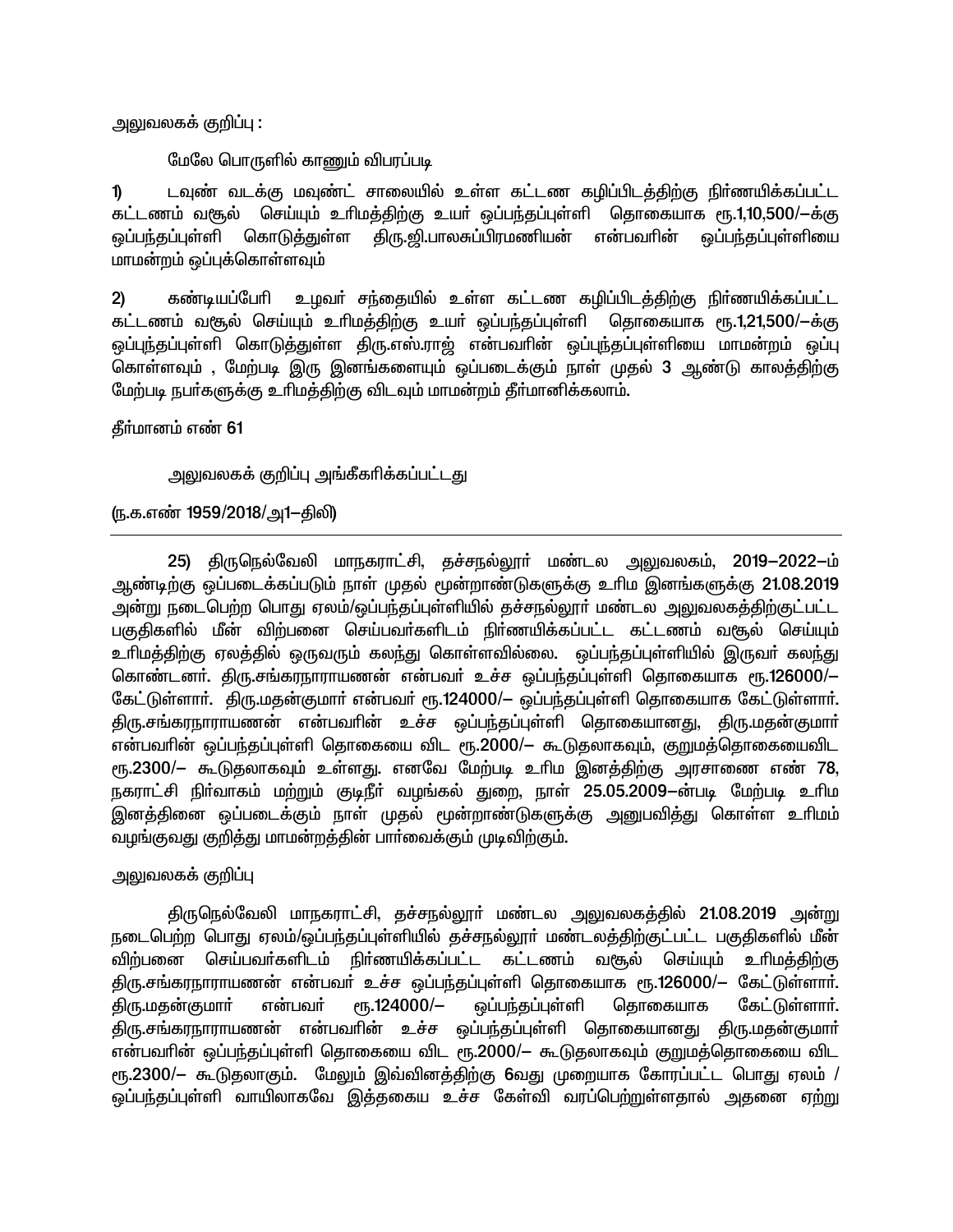தரு.சங்கரநாராயணன் என்பவருக்கு மேற்கண்ட உரிமத்தினை அரசாணை எண் 78, நகராட்சி நிர்வாகம் மற்றும் குடிநீர் வழங்கல் துறை, நாள் 25.05.2009—ன்படி ஒப்படைக்கும் நாள் முதல் மூன்றாண்டு காலத்திற்கு வழங்கிட மாமன்றம் அனுமதிக்கலாம்.

தீர்மானம் எண் 62

<u>அலுவலகக் குறிப்பு அங்கீகரிக்கப்பட்டது</u>

(ந.க.எண் அ1/5689/2018–தச்சை)

26) திருநெல்வேலி மாநகராட்சியில் குடிநீர் மேம்பாட்டு திட்டப் பணிகள், பாதாள சாக்கடை திட்டப் பணிகள் ஆகியவற்றை நிறைவேற்றியதில் அதிகமான சாலை உடைப்புகள் ஏற்பட்டமையாலும் மற்றும் மழையினால் சாலைகள் மிகவும் சேதமடைந்தமையாலும் பொதுமக்கள் மற்றும் போக்குவரத்து நலன் கருதி, தமிழ்நாடு நகா்ப்புற சாலைகள் உட்கட்டமைப்பு திட்டம் 2019-2020-ன் கீழ், மாநகராட்சி பகுதிகளில் உள்ள கீழ்க்காணும் 10 எண்ணம் பழுதடைந்த தார்ச்சாலைகளை 10.125 கிலோ மீட்டர் நீளத்திற்கு ரூ.7.00 கோடி மதிப்பீட்டில் அபிவிருத்தி செய்து கொள்வதற்கு, நகராட்சி நிா்வாக இயக்குநா் அவா்களுக்கு பிரேரணை சமா்ப்பித்ததில், மேற்கண்ட திட்டத்தின் கீழ் சாலைகளை மேம்படுத்துவதற்கு மாமன்றத்தில் தீா்மானம் நிறைவேற்றி, அதனை நிர்வாக அனுமதி பெறும் பொருட்டு நகராட்சி நிர்வாக ஆணையர் அலுவலகத்திற்கு அனுப்பி வைக்குமாறு நகராட்சி நிா்வாக ஆணையா் அவா்களின் கடிதம் எண் 17349/2019/இ3, நாள் 03.09.2019-ம் தேதிய கடிதத்தில் தெரிவிக்கப்பட்டுள்ளது. மேலும், மேற்படி திட்டப்பணிக்கு கீழ்க்கண்டவாறு நிதி ஒதுக்கீடு செய்யப்பட்டுள்ளது.

| வ.            | விபரம்                                     |                       |
|---------------|--------------------------------------------|-----------------------|
| எண்.          |                                            | தொகை<br>(ரூ.கோடியில்) |
|               | <b>TURIP</b>                               | 1.00                  |
| $\mathcal{P}$ | State Finance Commission / Central Finance | 4.00                  |
|               | Commission / Land regularization Fund      |                       |
| 3             | <b>ULB</b> Contribution                    | 2.00                  |
|               | மொத்தம்                                    | 7.00                  |

மேற்படி தமிழ்நாடு நகா்ப்புற சாலைகள் உட்கட்டமைப்பு திட்டம் 2019-2020-ன் கீழ், மேற்கொள்ளப்பட உள்ள சாலைப் பணிகளின் விபரம் பின்வருமாறு:—

| வ.   | பணியின் விபரம்                                             | மதிப்பீடு         |
|------|------------------------------------------------------------|-------------------|
| எண். |                                                            | தொகை (ரூபாய்      |
|      |                                                            | இலட்சத்தில்)      |
|      | (1) வாா்டு எண்.1 சிதம்பரநகா் வடக்குப் பகுதியில் தாா்த்தளம் | <b>е</b> ђ.700.00 |
|      | அமைத்தல் (2) வாா்டு எண்.1 சிதம்பரநகா் தெற்கு பகுதியில்     |                   |
|      | தார்த்தளம் அமைத்தல் (3) வார்டு எண்.1 நல்மேய்ப்பர் நகரில்   |                   |
|      | தார்த்தளம் அமைத்தல் (4) வார்டு எண்.1 செல்வ விக்னேஷ்        |                   |
|      | நகரில் தாா்த்தளம் அமைத்தல் (5) வாா்டு எண்.1 செல்வ          |                   |
|      | விக்னேஷ்<br>நகர்<br>குறுக்கு தெருக்களில் தாா்த்தளம்        |                   |
|      | அமைத்தல். (6) வாா்டு எண்.48 ஆா்.எம்.கே. விஸ்வநாத நகாில்    |                   |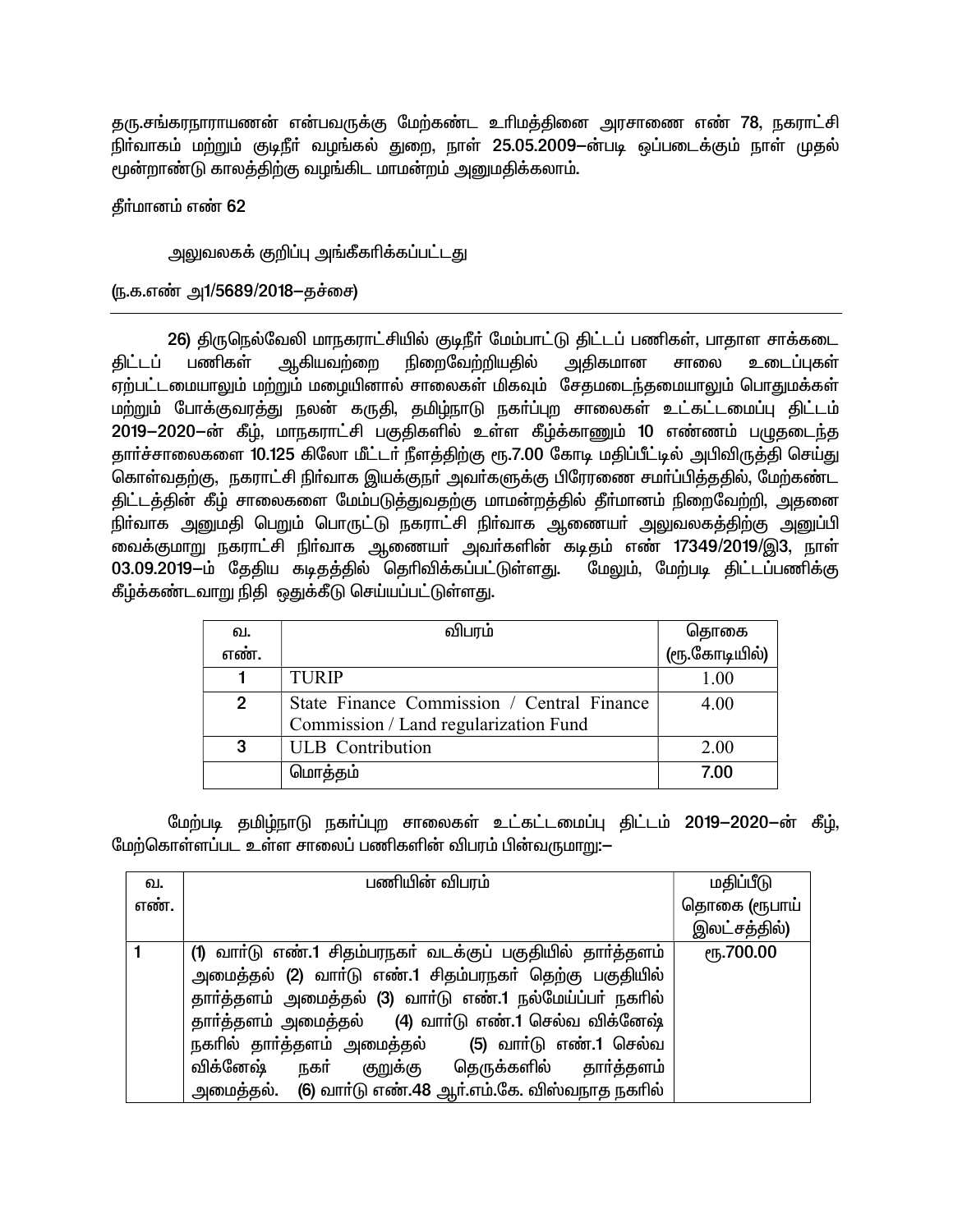தாா்த்தளம் அமைத்தல் (7) வார்டு எண்.48 ரயில் நகதல் (8) வார்டு எண்.50 சேக்மதார் நகர் தாா்த்தளம் அமைத்தல். குறுக்கு தெருக்களில் தாா்த்தளம் அமைத்தல். (9) வாா்டு எண் 50 காந்திநகர் தெருக்களில் குறுக்கு தார்த்தளம் (10) வார்டு எண் 50 சி.எஸ்.எஸ்.நகர் குறுக்கு அமைக்கல் தெருக்களில் தாா்த்தளம் அமைத்தல்

மேற்கண்ட அட்டவணையில் குறிப்பிட்டுள்ள பழுதடைந்த தார்ச்சாலைகளை தமிழ்நாடு நகர்ப்புற சாலைகள் உட்கட்டமைப்பு திட்டம் 2019—20 ன் கீழ் ரூ.7.00 கோடி மதிப்பீட்டில்; தமிழ்நாடு ஒளிவு மறைவற்ற ஒப்பந்தப்புள்ளி சட்டம் மற்றும் விதிகளின்படி சிப்பம் முறையில் நிறைவேற்றி .<br>கொள்வதற்கும், அனுமதிக்கப்பட்டுள்ள தொகை ரூ.7.00 கோடியில் பணி மேற்கொள்ளவும் மாமன்றத்தின் பார்வைக்கும் அனுமதிக்கும் .

# அலுவலகக்குறிப்பு:

பொருளில் குறிப்பிட்டுள்ளவாறு, திருநெல்வேலி மாநகராட்சியில் குடிநீர் மேம்பாட்டு திட்டப் பணிகள், பாதாள சாக்கடை திட்டப் பணிகள் ஆகியவற்றை நிறைவேற்றியதில் அதிகமான சாலை உடைப்புகள் ஏற்பட்டமையாலும் மற்றும் மழையினால் சாலைகள் மிகவும் சேதமடைந்தமையாலும் பொதுமக்கள் மற்றும் போக்குவரத்து நலன் கருதி தமிழ்நாடு நகர்ப்புற சாலைகள் உட்கட்டமைப்பு திட்டம் 2019—20 ன் கீழ், பழுதடைந்த தார்ச்சாலைகளை 10.125 கிலோ மீட்டர் நீளத்திற்கு ரூ.7.00 கோடி மதிப்பீட்டில் தமிழ்நாடு ஒளிவு மறைவற்ற ஒப்பந்தப்புள்ளி சட்டம் மற்றும் விதிகளின்படி சிப்பம் முறையில் நிறைவேற்றி கொள்வதற்கும், அனுமதிக்கப்பட்டுள்ள தொகை ரூ.7.00 கோடியில் பணி மேற்கொள்ளவும் மாமன்றம் அனுமதி வழங்கலாம்.

### **கீர்மானம்** எண் 63

### அலுவலகக் குறிப்பு அங்கீகரிக்கப்பட்டது

### (ந.க.எண்.இ1/6383/2019)

27) திருநெல்வேலி மாவட்ட அரசிதம் எண் 4, நாள் 14.12.2018ல் திருநெல்வேலி மாநகராட்சியில் 55 வார்டுகளை மறுவரையறை செய்யப்பட்ட விபரங்கள் வெளியிடப்பட்டது. 55 எல்கைகள் வார்டுகளுக்கு நான்கு மறுவரையறை செய்யப்பட்டுள்ளதால் ஏற்கனவே அமையப்பெற்ற மண்டல அலுவலகங்களிலும் மாறுகல்கள் ஏற்பட்டுள்ளது.

திருநெல்வேலி மாநகராட்சியில் மறுவரையறை செய்யப்பட்ட வாா்டுகளை எனவே ஒருங்கிணைத்து கீழ்க்கண்டவாறு மண்டல அலுவலகங்கள் அமைக்கலாம்.

| வ.எண         | மண்டலத்தின் பெயர்    | வாா்டுகள் விபரம்                                                             |
|--------------|----------------------|------------------------------------------------------------------------------|
| 1            | தச்சநல்லூா் மண்டலம்  | 1, 2, 3, 4, 10, 11, 12, 13, 14, 29, 30 மற்றும் 31<br>(12 வார்டுகள்)          |
| $\mathbf{2}$ | பாளையகோட்டை மண்டலம்  | 5, 6, 7, 8, 9, 32, 33, 34, 35, 36, 37, 38, 39<br>மற்றும் 55                  |
| 3            | மேலப்பாளையம் மண்டலம் | 40, 41, 42, 43, 44, 45, 46, 47, 48, 49, 50,<br>51, 52, 53, 54 (15 வார்டுகள்) |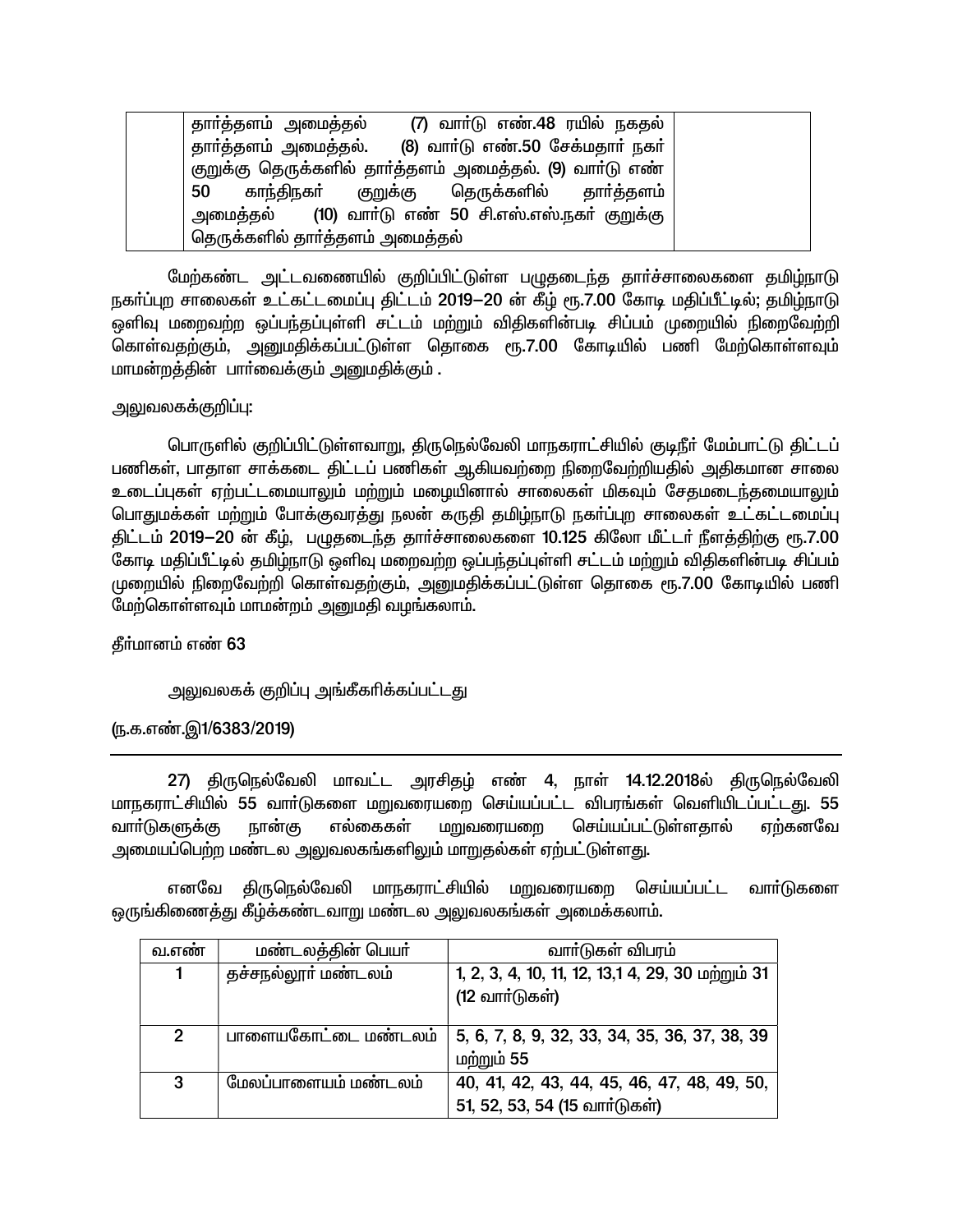| திருநெல்வேலி மண்டலம் | 15, 16, 17, 18, 19, 20, 21, 22, 23, 24, 25, 26, |
|----------------------|-------------------------------------------------|
|                      | 27, 28 (14 வார்டுகள்)                           |

மேற்கண்ட விபரப்படி திருநெல்வேலி மாநகராட்சியில் வாா்டுகள் ஒருங்கிணைத்து அமைக்கப்பட்டுள்ள மண்டலங்களின் விபரங்களை அரசின் ஒப்புகல் பெற மாமன்ற<mark>க்</mark>கின் அனுமதிக்காக வைக்கப்படுகிறது.

## அலுவலகக் குறிப்பு

திருநெல்வேலி மாநகராட்சியில் பொருளில் கண்டுள்ளவாறு வாா்டுகள் ஒருங்கிணைத்து அமைக்கப்பட்டுள்ள மண்டலங்களின் விபரங்களை அரசின் ஒப்புதல் பெற மாமன்றம் அனுமதி வழங்கலாம்.

### தீர்மானம் எண் 64

அலுவலகக் குறிப்பு அங்கீகரிக்கப்பட்டது

## ரு.க.எண் சி1/1398/2017)

28) திருநெல்வேலி மாநகராட்சியில் கல்வி நிதியின் கீம். திருநெல்வேலி மண்டலம் வார்டு எண் 42, கல்லணை மாநகராட்சி பெண்கள் மேல்நிலைப் பள்ளியில் வடமேற்கு பகுதியில் கூடுதலாக கழி;ப்பிடம் அமைக்கும் பணிக்கு மாமன்றத் தீா்மானம் எண் 210. நாள் 27.02.2019—ல் ரு.100.00 இலட்சத்திற்கு நிர்வாக அனுமதி வழங்கப்பட்டதின்படி மேற்படி பணிக்கு மின்னணு மற்றும் மூடி முத்திரையிடப்பட்ட இரு உறை முறையிலான ஒப்பந்தப்புள்ளிகள் பெறுவதற்கு ஒப்பந்தப்புள்ளி அறிவிப்பு எண் 46/2018–19–ன்படி மாநில அளவில் Deccan Chronicle ஆங்கில .<br>நாளிதழிலும், தினச்செய்தி தமிழ் நாளிதழின் அனைத்துப் பதிப்புகளிலும் மற்றும் மாநில .<br>ஒப்பந்தப்புள்ளி செய்தி மலாிலும் 07.03.2019 —ம் தேதியன்று ஒப்பந்தப்புள்ளி அறிவிப்பு பிரசுரம் செய்துள்ளதின்படி 26.03.2019-ம் தேதியன்று ஒப்பந்தப்புள்ளி கோரப்பட்டதில் மின்னணு முறையில் .<br>ஒப்பந்தப்புள்ளி ஏதும் வரப்பெறவில்லை. மின்னணு முறையில்லாத இரு உறை முறையில் M/s.R.R.Builders மற்றும் திரு.எஸ்.கண்ணன் ஆகிய இரண்டு ஒப்பந்தப்புள்ளிகள் வரப்பெற்று இம்மாநகராட்சி ஒப்பந்தப்புள்ளி கூா்ந்தாய்வுக்குழுவால் தொழில் நுட்ப தகுதி தொடா்பான .<br>நிபந்தனைகளை கூா்ந்தாய்வு செய்ததில் மேற்படி இரண்டு ஒப்பந்தப்புள்ளிகளுமே தொழில்நுட்ப .<br>தகுதி தொடா்பான நிபந்தனைகளை பூா்த்தி செய்வதால் அன்னாா்களது விலைப்புள்ளி அட்டவணைகள் 22.08.2019 ல் கிறக்கப்பட்டு ஒப்புரோக்கு பட்டியல் கயார் செய்யப்பட்டு அகன் விபரம் வருமாறு:—

| வ.  | பணியின் பெயர்           | பணியின்                            | M/s.R.R.Builders  | திரு.எஸ்கண்ணன்        |
|-----|-------------------------|------------------------------------|-------------------|-----------------------|
| எண் |                         | ஒப்பந்தப்புள்ளி                    | நிறுவனத்தின்      | ஒப்பந்தக்காரரின்      |
|     |                         | மதிப்பு                            | ஒப்ப்நதப்புள்ளி   | ஒப்ப்நதப்புள்ளி       |
|     |                         |                                    | மகிப்பு           | மகிப்பு               |
|     | திருநெல்வேலி            | $\rm e$ <sup>16</sup> .95,45,795/- | ரூ. 1,02,54,263/- | $e$ гђ. 1,06,64,142/- |
|     | மாநகராட்சியில்          |                                    | மதிப்பீட்டை விட   | மதிப்பீட்டை விட       |
|     | திருநெல்வேலி<br>மண்டலம் |                                    | 7.42% அதிகம்      | 11.72% அதிகம்         |
|     | வாா்டு எண்.42 கல்லணை    |                                    |                   |                       |
|     | பெண்கள்<br>மாநகராட்சி   |                                    |                   |                       |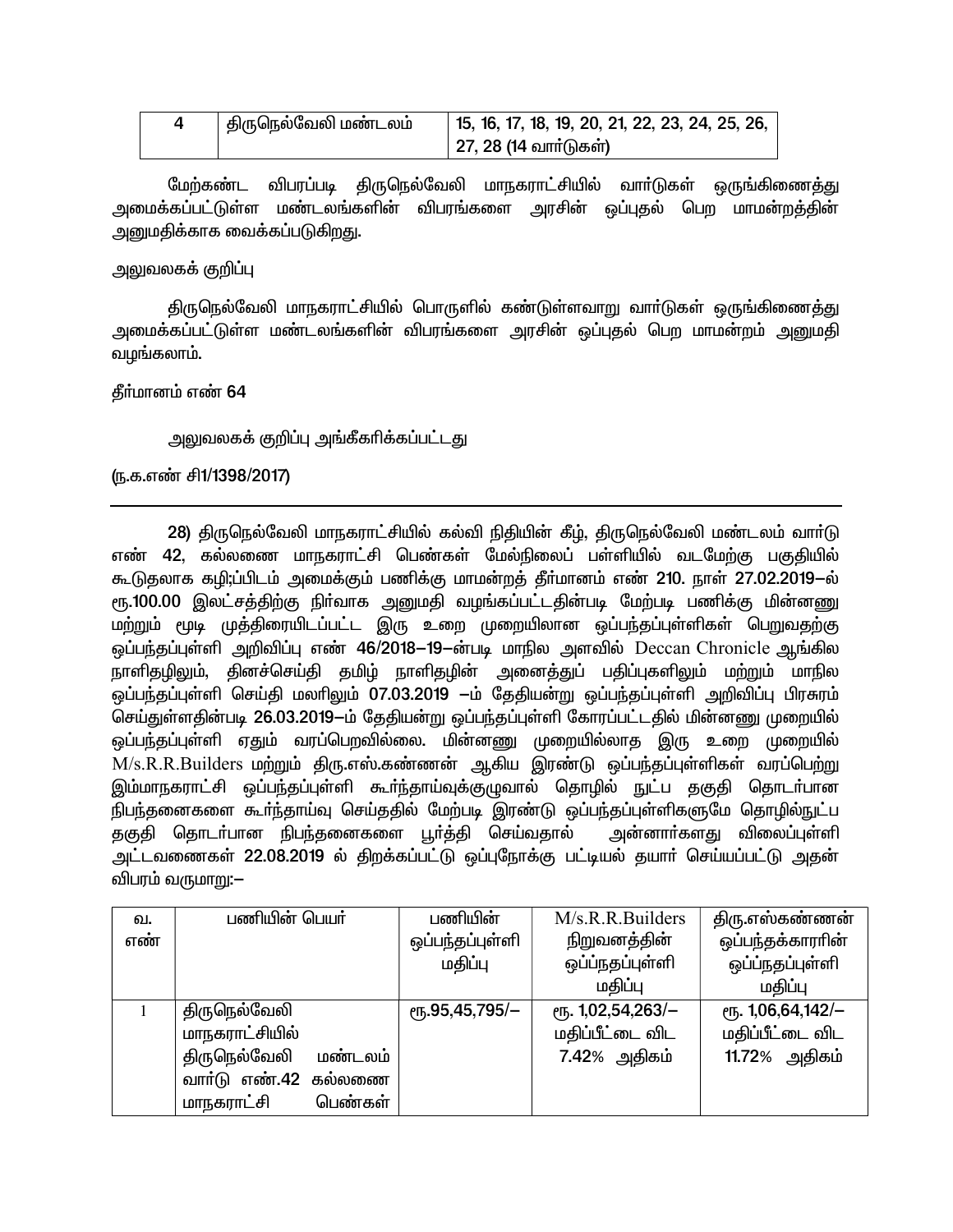| மேல்நிலைப் | பள்ளியில்  |  |  |
|------------|------------|--|--|
| வடமேற்கு   | பகுதியில்  |  |  |
| கூடுதலாக   | கழிப்பிடம் |  |  |
| அமைததல்    |            |  |  |

ஒப்பந்தப்புள்ளி கூா்ந்தாய்வுக்குழு மேற்கண்ட இரண்டு ஒப்பந்தப்புள்ளிகளில் குறைவான கொடுக்துள்ள M/s.R.R.Builders நிறுவனத்தின் ஒப்பந்தப்புள்ளி ஒப்பந்தப்புள்ளி மகிப்பு ரூ.1,02,54,263/– ஆனது மதிப்பீட்டை விட 7.42% அதிகமாக உள்ளதால் இது ஏற்கதக்கதல்ல என கருதி ஒப்பந்ததாரரை விலைகுறைப்பு பேச்சு வார்த்தைக்கு அழைக்க 22.08.2019 அன்று கடிதம் அனுப்பப்பட்டது. அதன் பின்னா் ஒப்பந்ததாரா் தமது 26.08.2019—ம் தேதிய கடிதத்தில், .<br>இவ்வலுவலகத்திலிருந்து விலைக்குறைப்பு பேச்சு வார்த்தைக்கு அழைக்கப்பட்டதனை ஏற்று ஏற்கனவே ஒப்பந்தப்புள்ளியில் கொடுக்க மகிப்பீட்டை விட 7.42% விலை அகிகமான விகிதத்திலிருந்து குறைத்து மதிப்பீட்டை விட 4.95% அதிகமான விலைவிகிதத்தில் மேற்படி பணியை செய்ய ஒப்புக்கொண்டுள்ளார். இருப்பினும் ஒப்பந்தப்புள்ளி கூர்ந்தாய்வுக்குழு M/s.R.R.Builders நிறுவனத்தின் முதலாவது விலைக்குறைப்பு பேச்சுவாார்த்தையில் கொடுத்துள்ள ரு.1,00,18,312/– ஆனது மதிப்பீட்டை விட 4.95% அதிகமாக உள்ளதால் இது தொகை ஏற்கதக்கதல்ல என கருதி ஒப்பந்ததாரரை மீண்டும் விலைகுறைப்பு பேச்சு வார்த்தைக்கு அழைக்க 26.08.2019 அன்று கடிதம் அனுப்பப்பட்டது. அதன் பின்னர் ஒப்பந்ததாரர் தமது 30.08.2019-ம் இவ்வலுவலகத்திலிரு<u>ந்</u>து பேச்சு விலைக்குறைப்பு தேதிய கடிதத்தில், வார்த்தைக்கு அழைக்கப்பட்டதனை ஏற்று தற்போது மேற்படி பணிக்கு தேவையான கட்டிடப் பொருட்கள், குறிப்பாக எாிபொருள் மற்றும் வேலை ஆட்களுக்கான கூலி ஆகியவை சந்தையில் எதிா்பாராதவிதமாக அதிகமாகிவிட்டபடியால் மேலும் விலைக்குறைப்பு செய்ய இயலாது என இறுதியாகவும், முடிவாகவும் தெரிவித்துள்ளார்.

எனவே, 30.08.2019—ம் தேதிய ஒப்பந்தப்புள்ளி கூர்ந்தாய்வுக் குழு கூட்ட நடவடிக்கையில் M/s.R.R.Builders நிறுவனத்தின் இரண்டாவது விலைக்குறைப்பு பேச்சுவார்த்தைக்குப் பின் வரும் ஒப்பந்தப்புள்ளி மதிப்பு ரூ.1,00,18,312/— மதிப்பீட்டை விட 4.95% கூடுதலான ஒப்பந்தப்புள்ளியை மாமன்றம் முடிவு செய்யலாம் என பரிந்துரை செய்துள்ளதின்படி மாமன்றத்தின் அனுமதிக்கும் முடிவிற்கும்.

# அலுவலகக் குறிப்பு:

அ) திருநெல்வேலி மாநகராட்சியில் திருநெல்வேலி வாா்டு எண்.42 கல்லணை மாநகராட்சி பெண்கள் மேல்நிலைப் பள்ளியில் வடமேற்கு பகுதியில் கூடுதலாக கழி;ப்பிடம் அமைக்கும் பணி அத்தியாவசியமான பணியாக இருப்பதாலும், பள்ளி குழந்தைகளின் சுகாதார நலன் கருதி மேற்படி அவசியமாக மேற்கொள்ள பணியினை வேண்டியிருப்பதாலும், தமிழ்நாடு நகர்ப்புற உள்ளாட்சிகளுக்கான பொறியியல் நடைமுறை நூல் தொகுப்பு—1, அத்தியாயம் 2, உட்பிரிவு 2.7.2-ன்படி ஒப்பந்தப்புள்ளி முதல் அழைப்பில் கூட மதிப்பீட்டை விட 5% வரை கூடுதலாக பெறப்படும் ஒப்பந்தப்புள்ளிகளை ஒப்புக் கொள்வதற்கு மாமன்றம் அனுமதிக்கலாம் என வழிவகை செய்யப்பட்டுள்ளதாலும், 30.08.2019-ம் தேதிய ஒப்பந்தப்புள்ளி கூர்ந்தாய்வுக் குழு கூட்ட நடவடிக்கையில் M/s.R.R.Builders நிறுவனத்தின் இரண்டாவது விலைக்குறைப்பு பேச்சுவார்த்தைக்குப் பின் வரும் ஒப்பந்தப்புள்ளி மதிப்பு ரூ.1,00,18,312/— மதிப்பீட்டை விட 4.95% கூடுதலான ஒப்பந்தப்புள்ளியை மாமன்றம் முடிவு செய்யலாம் என பரிந்துரை செய்துள்ளதின்படி மாமன்றம் அனுமதிக்கலாம்.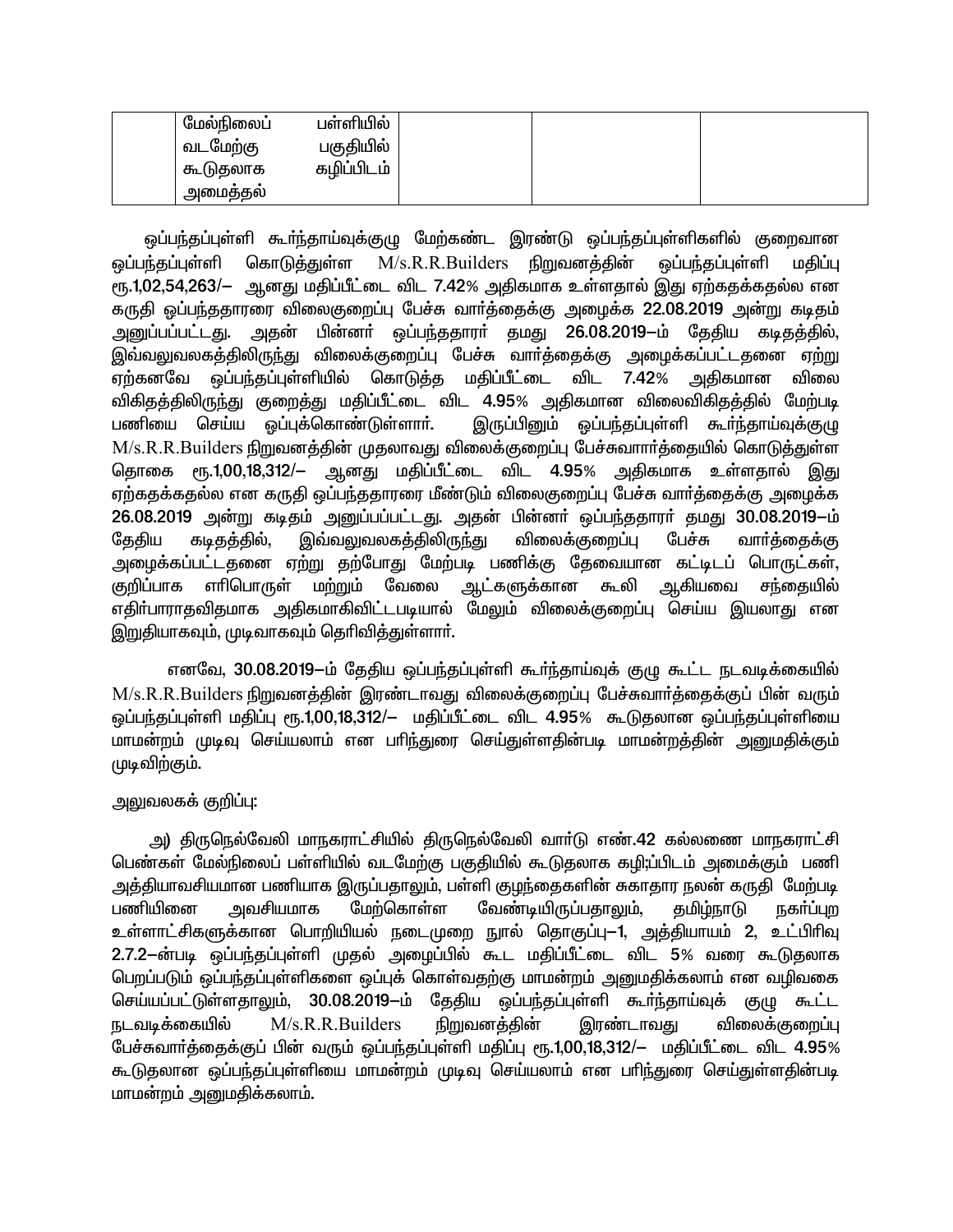## தீர்மானம் எண் 65

அலுவலகக் குறிப்பு அங்கீகரிக்கப்பட்டது (மதிப்பீடு எண் 168/2018-19 (திலி))

29) திருநெல்வேலி மாநகராட்சியில் கல்வி நிதியின் கீழ், திருநெல்வேலி மண்டலம் வார்டு எண் 44, கல்லணை மாநகராட்சி பெண்கள் மேல்நிலைப் பள்ளியில் பழைய வளாகத்தின் வடமேற்கு பகுதியில் உள்ள சேதமடைந்த வகுப்பறைகளை இடித்து அப்புறப்படுத்தி புதிதாக வகுப்பறை கட்டிடம் கட்டும் பணிக்கு மாமன்றக் தீர்மானம் எண் 209. நாள் 27.02.2019—ல் ரூ.100.00 இலட்சத்திற்கு நிர்வாக அனுமதி வழங்கப்பட்டதின்படி மேற்படி பணிக்கு மின்னணு மற்றும் மூடி முத்திரையிடப்பட்ட இரு உறை முறையிலான ஒப்பந்தப்புள்ளிகள் பெறுவதற்கு ஒப்பந்தப்புள்ளி அறிவிப்பு எண் 46/2018–19-ன்படி மாநில அளவில் Deccan Chronicle ஆங்கில நாளிகுமிலும். தினச்செய்தி தமிழ் நாளிதழின் அனைத்துப் பதிப்புகளிலும் மற்றும் மாநில ஒப்பந்தப்புள்ளி செய்தி 07.03.2019-ம் தேதியன்று ஒப்பந்தப்புள்ளி அறிவிப்பு பிரசுரம் செய்துள்ளதின்படி மலாிலும் 26.03.2019-ம் தேதியன்று ஒப்பந்தப்புள்ளி கோரப்பட்டதில் மின்னணு முறையில் ஒப்பந்தப்புள்ளி .<br>ஏதும் வரப்பெறவில்லை. மின்னணு முறையில்லாத இரு உறை முறையில் திருமதி.க.அமராவதி மற்றும் திரு.எஸ்.கண்ணன் ஆகிய இரண்டு ஒப்பந்தப்புள்ளிகள் வரப்பெற்று இம்மாநகராட்சி ஒப்பந்தப்புள்ளி கூர்ந்தாய்வுக்குழுவால் தொழில் நுட்ப தகுதி தொடா்பான நிபந்தனைகளை கூர்ந்தாய்வு செய்ததில் திருமதி.க.அமராவதி ஒப்பந்தக்காரரின் ஒப்பந்தப்புள்ளி தொழில்நுட்ப தகுதி பூர்த்தி செய்யாததால் தொடர்பான நிபந்தனைகளை அன்னாரது ஒப்பந்தப்புள்ளி நிராகாிக்கப்பட்டது. மீதமுள்ள ஒரே ஒரு ஒப்பந்தப்புள்ளியான திரு.எஸ்.கண்ணன் என்பவாின் ஒப்பந்தப்புள்ளி தொழில்நுட்ப தகுதி தொடா்பான நிபந்தனைகளை பூா்த்தி செய்ததால் அன்னாரது விலைப்புள்ளி அட்டவணை 22.08.2019 ல் திறக்கப்பட்டு ஒப்புநோக்கு பட்டியல் தயார் செய்யப்பட்டு அதன் விபரம் வருமாறு:—

| ഖ.  | பணியின் பெயர்                    | பணியின்         | திரு.எஸ்கண்ணன்   |
|-----|----------------------------------|-----------------|------------------|
| எண் |                                  | ஒப்பந்தப்புள்ளி | ஒப்பந்தக்காரரின் |
|     |                                  | மதிப்பு         | ஒப்ப்நதப்புள்ளி  |
|     |                                  |                 | மதிப்பு          |
| 1   | திருநெல்வேலி மண்டலம் வார்டு எண்  | еҧ.98,01,799/-  | еҧ.1,03,40,871/- |
|     | 44, கல்லணை மாநகராட்சி பெண்கள்    |                 | மதிப்பீட்டை விட  |
|     | மேல்நிலைப் பள்ளியில்<br>பழைய     |                 | 5.50% அதிகம்     |
|     | வளாகத்தின் வடமேற்கு பகுதியில்    |                 |                  |
|     | உள்ள சேதமடைந்த வகுப்பறைகளை       |                 |                  |
|     | இடித்து அப்புறப்படுத்தி புதிதாக  |                 |                  |
|     | வகுப்பறை கட்டிடம் கட்டும்<br>பணி |                 |                  |
|     | செய்தல்                          |                 |                  |

ஒப்பந்தப்புள்ளி கூர்ந்தாய்வுக்குழு மேற்கண்ட இரண்டு ஒப்பந்தப்புள்ளிகளில் குறைவான ஒப்பந்தப்புள்ளி கொடுத்துள்ள திரு.எஸ்கண்ணன் ஒப்பந்தக்காராின் ஒப்பந்தப்புள்ளி மதிப்பு ரு.1,03,40,871/- ஆனது மதிப்பீட்டை விட 5.50% அதிகமாக உள்ளதால் இது ஏற்கதக்கதல்ல என கருதி ஒப்பந்ததாரரை விலைகுறைப்பு பேச்சு வார்த்தைக்கு அழைக்க 22.08.2019 அன்று கடிதம் அனுப்பப்பட்டது. அதன் பின்னா் ஒப்பந்ததாரா் தமது 26.08.2019—ம் தேதிய கடிதத்தில்,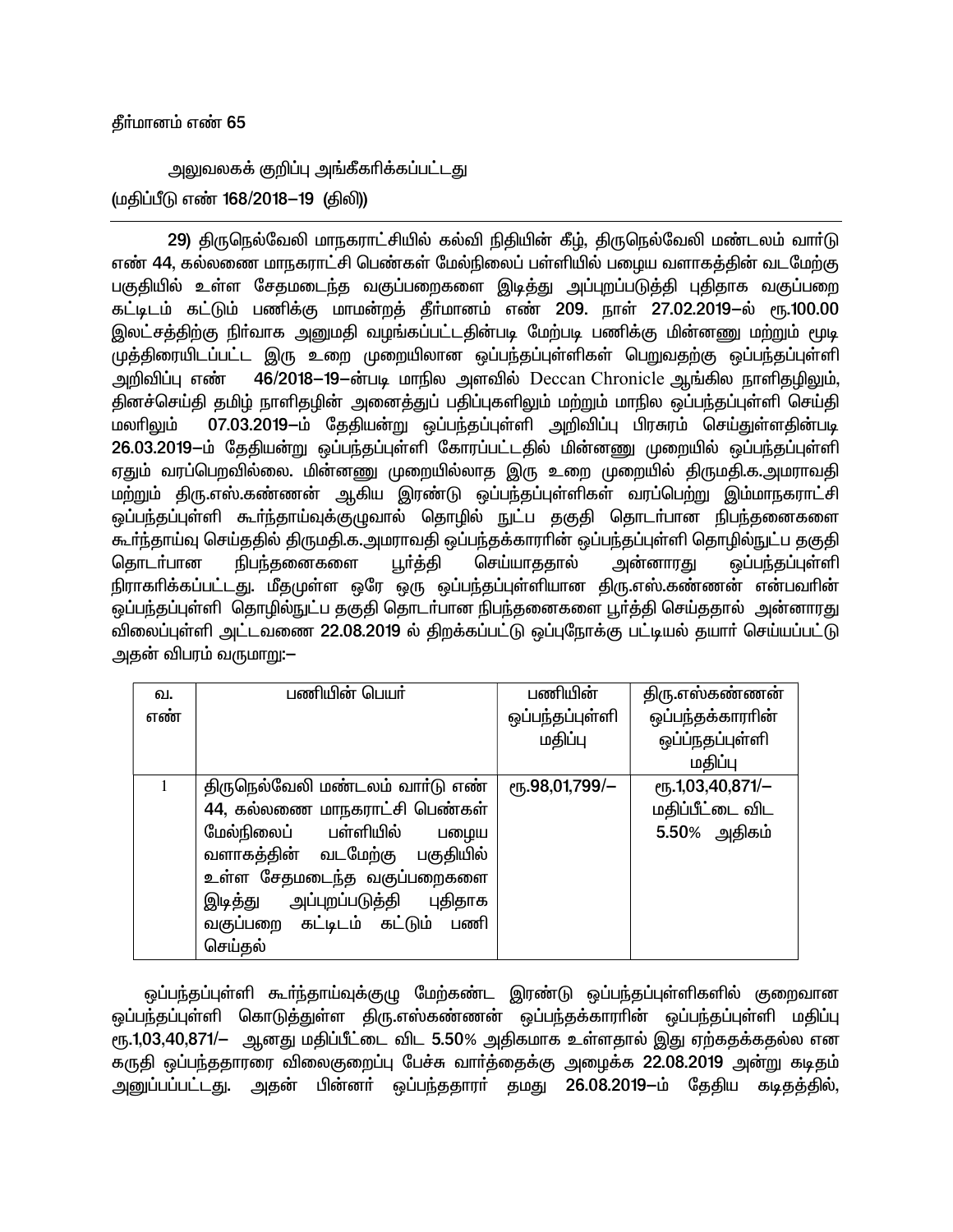இவ்வலுவலகத்திலிருந்து விலைக்குறைப்பு பேச்சு வார்த்தைக்கு அழைக்கப்பட்டதனை ஏற்று ஏற்கனவே ஒப்பந்தப்புள்ளியில் கொடுத்த மதிப்பீட்டை விட 5.50% அதிகமான விலை விகிதத்திலிருந்து குறைத்து மதிப்பீட்டை விட 4.95% அதிகமான விலைவிகிதத்தில் மேற்படி பணியை செய்ய ஒப்புக்கொண்டுள்ளாா். இருப்பினும் ஒப்பந்தப்புள்ளி கூர்ந்தாய்வுக்குமு முதலாவது விலைக்குறைப்பு பேச்சுவாார்க்கையில் ஒப்பந்தக்காராின் <u>கிரு எஸ்கண்ணன்</u> கொடுத்துள்ள தொகை ரூ.1,02,86,988/– ஆனது மதிப்பீட்டை விட 4.95% அதிகமாக உள்ளதால் இது ஏற்கதக்கதல்ல என கருதி ஒப்பந்ததாரரை மீண்டும் விலைகுறைப்பு பேச்சு வார்த்தைக்கு அழைக்க 26.08.2019 அன்று கடிதம் அனுப்பப்பட்டது. அதன் பின்னா் ஒப்பந்ததாரா் தமது 30.08.2019-ம் தேதிய கடிதத்தில், இவ்வலுவலகத்திலிருந்து விலைக்குறைப்பு பேச்சு வார்த்தைக்கு அழைக்கப்பட்டதனை ஏற்று தற்போது மேற்படி பணிக்கு தேவையான கட்டிடப் பொருட்கள், குறிப்பாக எரிபொருள் மற்றும் வேலை ஆட்களுக்கான கூலி ஆகியவை சந்தையில் எதிா்பாராதவிதமாக அதிகமாகிவிட்டபடியால் மேலும் விலைக்குறைப்பு செய்ய இயலாது என இறுதியாகவும், முடிவாகவும் தெரிவித்துள்ளார்.

எனவே, 30.08.2019-ம் தேதிய ஒப்பந்தப்புள்ளி கூர்ந்தாய்வுக் குழு கூட்ட நடவடிக்கையில் திரு.எஸ்கண்ணன் ஒப்பந்தக்காராின் இரண்டாவது விலைக்குறைப்பு பேச்சுவாா்த்தைக்குப் பின் .<br>ஒப்பந்தப்புள்ளி மதிப்பு ரூ.1,02,86,988/— மதிப்பீட்டை விட 4.95% கூடுகலான வரும் ஒப்பந்தப்புள்ளியை மாமன்றம் முடிவு செய்யலாம் என பரிந்துரை செய்துள்ளதின்படி மாமன்றத்தின் அனுமதிக்கும் முடிவிற்கும்.

# அலுவலகக் குறிப்பு:

அ) திருநெல்வேலி மாநகராட்சியில் திருநெல்வேலி வார்டு எண்.44 கல்லணை மாநகராட்சி பெண்கள் மேல்நிலைப் பள்ளியில் பழைய வளாகத்தின் வடமேற்கு பகுதியில் உள்ள சேதமடைந்த வகுப்பறைகளை இடித்து அப்புறப்படுத்தி புதிதாக வகுப்பறை கட்டிடம் கட்டும் பணி அத்தியாவசியமான பணியாக இருப்பதாலும், பள்ளி குழந்தைகளின் சுகாதார நலன் கருதி மேற்படி பணியினை அவசியமாக மேற்கொள்ள வேண்டியிருப்பதாலும், <u>குமிம்நாடு</u> **நகர்ப்ப**ற உள்ளாட்சிகளுக்கான பொறியியல் நடைமுறை நூல் தொகுப்பு—1, அத்தியாயம் 2, உட்பிரிவு 2.7.2-ன்படி ஒப்பந்தப்புள்ளி முதல் அழைப்பில் கூட மதிப்பீட்டை விட 5% வரை கூடுதலாக பெறப்படும் ஒப்பந்தப்புள்ளிகளை ஒப்புக் கொள்வதற்கு மாமன்றம் அனுமதிக்கலாம் என வழிவகை செய்யப்பட்டுள்ளதாலும், 30.08.2019-ம் தேதிய ஒப்பந்தப்புள்ளி கூர்ந்தாய்வுக் குமு கூட்ட திரு.எஸ்கண்ணன் ஒப்பந்தக்காராின் <u>நடவடிக்கையில்</u> இரண்டாவது விலைக்குறைப்பு பேச்சுவார்த்தைக்குப் பின் வரும் ஒப்பந்தப்புள்ளி மதிப்பு ரூ.1,02,86,988/— மதிப்பீட்டை விட 4.95% கூடுதலான ஒப்பந்தப்புள்ளியை மாமன்றம் முடிவு செய்யலாம் என பரிந்துரை செய்துள்ளதின்படி மாமன்றம் அனுமதிக்கலாம்.

# தீர்மானம் எண் 66

<u>அலுவலகக் குறிப்பு அங்கீகரிக்கப்பட்டது</u>

(மதிப்பீடு எண் 169/2018-19 (திலி))

30) திருநெல்வேலி மாநகராட்சியில் கல்வி நிதியின் கீழ், திருநெல்வேலி மண்டலம் வார்டு எண் 42, கல்லணை மாநகராட்சி பெண்கள் மேல்நிலைப் பள்ளியில் பழைய வளாகத்தின் தென்மேற்கு பகுதியில் உள்ள சேதமடைந்த வகுப்பறைகளை இடித்து அப்புறப்படுத்தி புதிதாக வகுப்பறை கட்டிடம் கட்டும் பணிக்கு மாமன்றத் தீர்மானம் எண் 208, நாள் 27.02.2019–ல் ரூ.100.00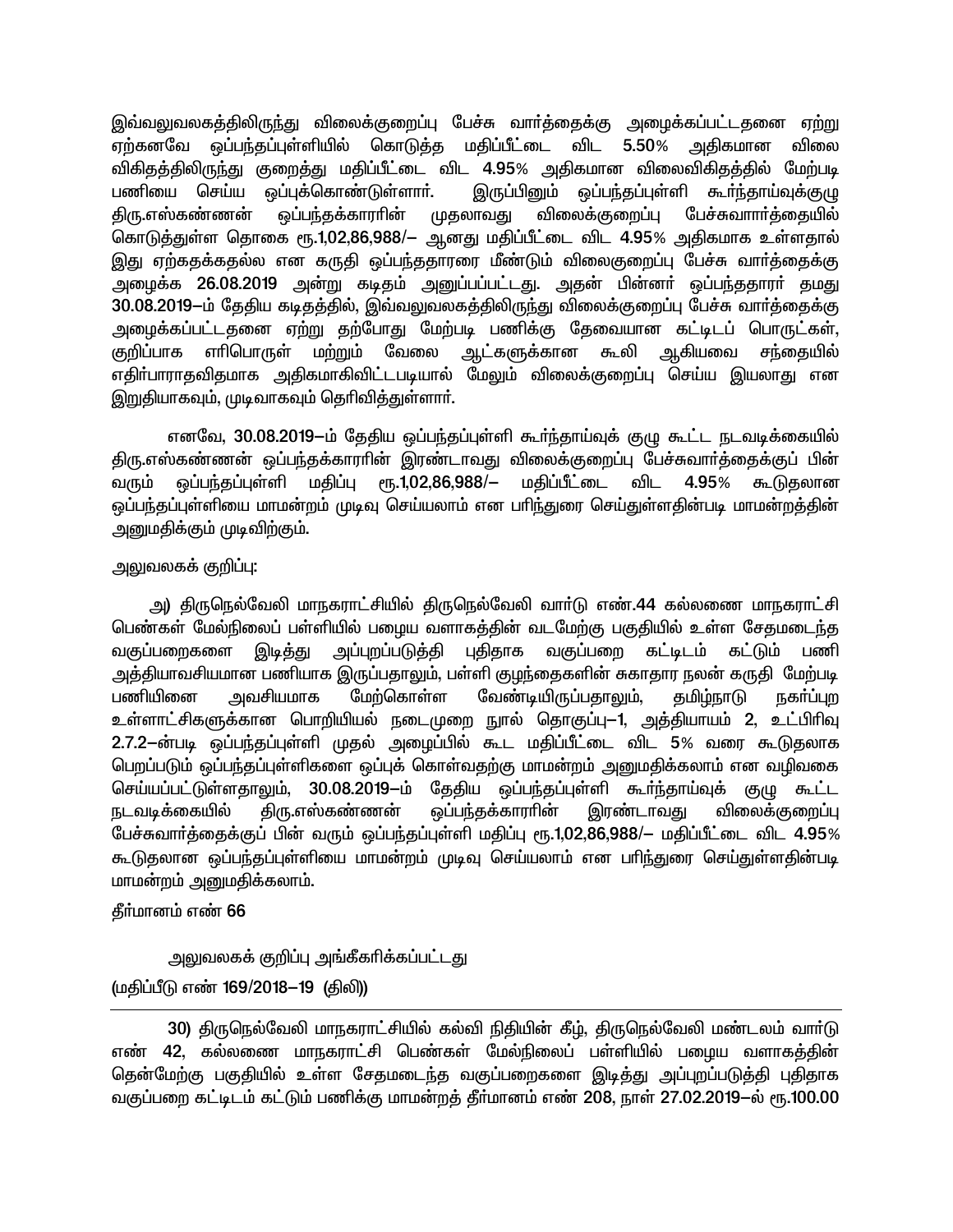இலட்சத்திற்கு நிா்வாக அனுமதி வழங்கப்பட்டதின்படி மேற்படி பணிக்கு மின்னணு மற்றும் மூடி முத்திரையிடப்பட்ட இரு உறை முறையிலான ஒப்பந்தப்புள்ளிகள் பெறுவதற்கு ஒப்பந்தப்புள்ளி அறிவிப்பு எண் 46/2018–19–ன்படி மாநில அளவில் Deccan Chronicle ஆங்கில நாளிதழிலும், தினச்செய்தி தமிழ் நாளிதழின் அனைத்துப் பதிப்புகளிலும் மற்றும் மாநில ஒப்பந்தப்புள்ளி செய்தி 07.03.2019-ம் தேதியன்று ஒப்பந்தப்புள்ளி அறிவிப்பு பிரசுரம் செய்துள்ளதின்படி மலரிலும் 26.03.2019-ம் தேதியன்று ஒப்பந்தப்புள்ளி கோரப்பட்டதில் மின்னணு முறையில் ஒப்பந்தப்புள்ளி ஏதும் வரப்பெறவில்லை. மின்னணு முறையில்லாத இரு உறை முறையில் திருமதி.க.அமராவதி மற்றும் திரு.எஸ்.கண்ணன் ஆகிய இரண்டு ஒப்பந்தப்புள்ளிகள் வரப்பெற்று இம்மாநகராட்சி ஒப்பந்தப்புள்ளி கூர்ந்தாய்வுக்குழுவால் தொழில்நுட்ப தகுதி தொடர்பான நிபந்தனைகளை .<br>கூர்ந்தாய்வு செய்ததில் திருமதி.க.அமராவதி ஒப்பந்தக்காரரின் ஒப்பந்தப்புள்ளி தொழில்நுட்ப தகுதி நிபந்தனைகளை பூர்த்தி கொடர்பான செய்யாததால் <u>அன்னாரது</u> ஒப்பந்தப்புள்ளி நிராகாிக்கப்பட்டது. மீதமுள்ள ஒரே ஒரு ஒப்பந்தப்புள்ளியான திரு.எஸ்.கண்ணன் என்பவாின் ஒப்பந்தப்புள்ளி தொழில்நுட்ப தகுதி தொடா்பான நிபந்தனைகளை பூா்த்தி செய்ததால் அன்னாரது விலைப்புள்ளி அட்டவணை 22.08.2019 ல் திறக்கப்பட்டு ஒப்புநோக்கு பட்டியல் தயார் செய்யப்பட்டு அதன் விபரம் வருமாறு:—

| வ.  | பணியின் பெயர்                      | பணியின்         | திரு.எஸ்கண்ணன்   |
|-----|------------------------------------|-----------------|------------------|
| எண் |                                    | ஒப்பந்தப்புள்ளி | ஒப்பந்தக்காரரின் |
|     |                                    | மதிப்பு         | ஒப்ப்நதப்புள்ளி  |
|     |                                    |                 | மதிப்பு          |
|     | திருநெல்வேலி மண்டலம் வார்டு எண்    | eҧ.98,01,799/-  | еҧ.1,03,70,343/- |
|     | 42, கல்லணை மாநகராட்சி பெண்கள்      |                 | மதிப்பீட்டை விட  |
|     | மேல்நிலைப் பள்ளியில்<br>பழைய       |                 | 5.80% அதிகம்     |
|     | வளாகத்தின் தென்மேற்கு பகுதியில்    |                 |                  |
|     | உள்ள சேதமடைந்த வகுப்பறைகளை         |                 |                  |
|     | அப்புறப்படுத்தி புதிதாக<br>இடித்து |                 |                  |
|     | வகுப்பறை கட்டிடம் கட்டும்<br>பணி   |                 |                  |
|     | செய்தல்                            |                 |                  |

ஒப்பந்தப்புள்ளி கூர்ந்தாய்வுக்குழு மேற்கண்டவாறு ஒப்பந்தப்புள்ளி கொடுத்துள்ள திரு.எஸ்கண்ணன் ஒப்பந்தக்காரரின் ஒப்பந்தப்புள்ளி மதிப்பு ரூ.1,03,70,343/- ஆனது மதிப்பீட்டை விட 5.80% அதிகமாக உள்ளதால் இது ஏற்கதக்கதல்ல என கருதி ஒப்பந்ததாரரை விலைகுறைப்பு பேச்சு வார்த்தைக்கு அழைக்க 22.08.2019 அன்று கடிதம் அனுப்பப்பட்டது. அதன் பின்னர் ஒப்பந்ததாரா் தமது 26.08.2019—ம் தேதிய கடிதத்தில், இவ்வலுவலகத்திலிருந்து விலைக்குறைப்பு பேச்சு வார்த்தைக்கு அழைக்கப்பட்டதனை ஏற்று ஏற்கனவே ஒப்பந்தப்புள்ளியில் கொடுத்த மதிப்பீட்டை விட 5.80% அதிகமான விலை விகிதத்திலிருந்து குறைத்து மதிப்பீட்டை விட 4.95% அதிகமான விலைவிகிதத்தில் மேற்படி பணியை செய்ய ஒப்புக்கொண்டுள்ளார். இருப்பினும் திரு.எஸ்கண்ணன் ஒப்பந்தக்காரரின் ஒப்பந்தப்புள்ளி கூர்ந்தாய்வுக்குழு முதலாவது விலைக்குறைப்பு பேச்சுவாாா்த்தையில் கொடுத்துள்ள தொகை ரூ.1,02,86,988/ அனது மதிப்பீட்டை விட 4.95% அதிகமாக உள்ளதால் இது ஏற்கதக்கதல்ல என கருதி ஒப்பந்ததாரரை மீண்டும் விலைகுறைப்பு பேச்சு வார்த்தைக்கு அமைக்க 26.08.2019 அன்று கடிதம் அனுப்பப்பட்டது. அதன் பின்னா் ஒப்பந்ததாரா் தமது 30.08.2019—ம் தேதிய கடிதத்தில், இவ்வலுவலகத்திலிருந்து விலைக்குறைப்பு பேச்சு வார்த்தைக்கு அழைக்கப்பட்டதனை ஏற்று தற்போது மேற்படி பணிக்கு தேவையான கட்டிடப் பொருட்கள், குறிப்பாக எரிபொருள் மற்றும் வேலை ஆட்களுக்கான கூலி